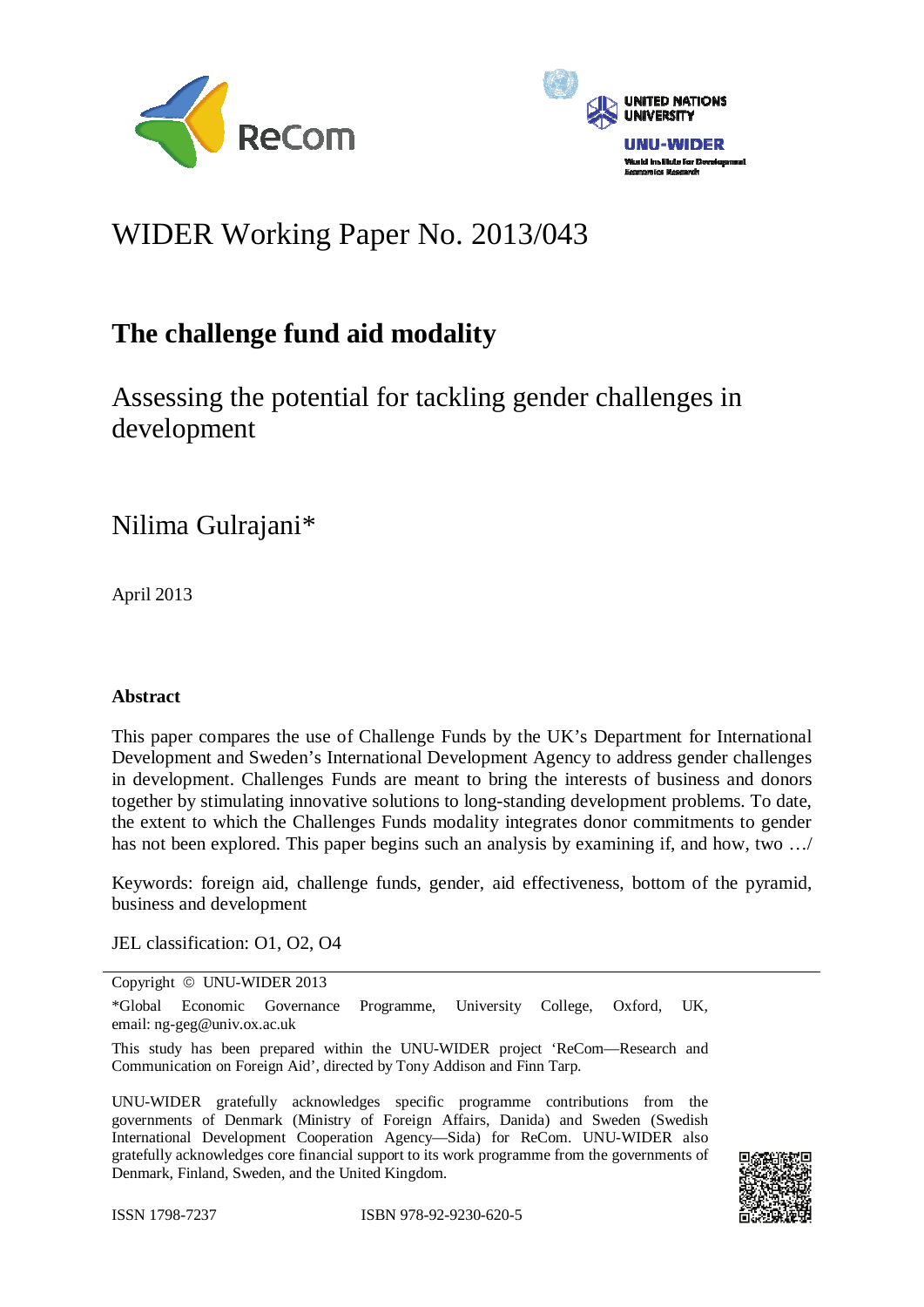… Challenge Funds—DfID's Business Innovation Facility and Sida's Innovations Against Poverty—are mainstreaming gender concerns along two dimensions. First, are robust gender criteria used to identify businesses that will be selected for Challenges Fund support? Second, how is performance of Challenges Fund investments assessed, and how are gender concerns integrated into these assessments? Findings indicate that in their current form, the Innovations Against Poverty offers a more robust focus on gender challenges than the Business Innovation Fund. Nevertheless, this should not instill over-confidence in either Challenge Fund to tackle complex structural development impediments to gender equality and women's empowerment. Policy makers must pay greater attention to the organization and management of donor–corporate partnerships if they want to make a lasting and sustainable contribution to development.

*The World Institute for Development Economics Research (WIDER) was established by the United Nations University (UNU) as its first research and training centre and started work in Helsinki, Finland in 1985. The Institute undertakes applied research and policy analysis on structural changes affecting the developing and transitional economies, provides a forum for the advocacy of policies leading to robust, equitable and environmentally sustainable growth, and promotes capacity strengthening and training in the field of economic and social policy making. Work is carried out by staff researchers and visiting scholars in Helsinki and through networks of collaborating scholars and institutions around the world.* 

*www.wider.unu.edu publications@wider.unu.edu* 

UNU World Institute for Development Economics Research (UNU-WIDER) Katajanokanlaituri 6 B, 00160 Helsinki, Finland

Typescript prepared by Janis Vehmaan-Kreula at UNU-WIDER.

The views expressed in this publication are those of the author(s). Publication does not imply endorsement by the Institute or the United Nations University, nor by the programme/project sponsors, of any of the views expressed.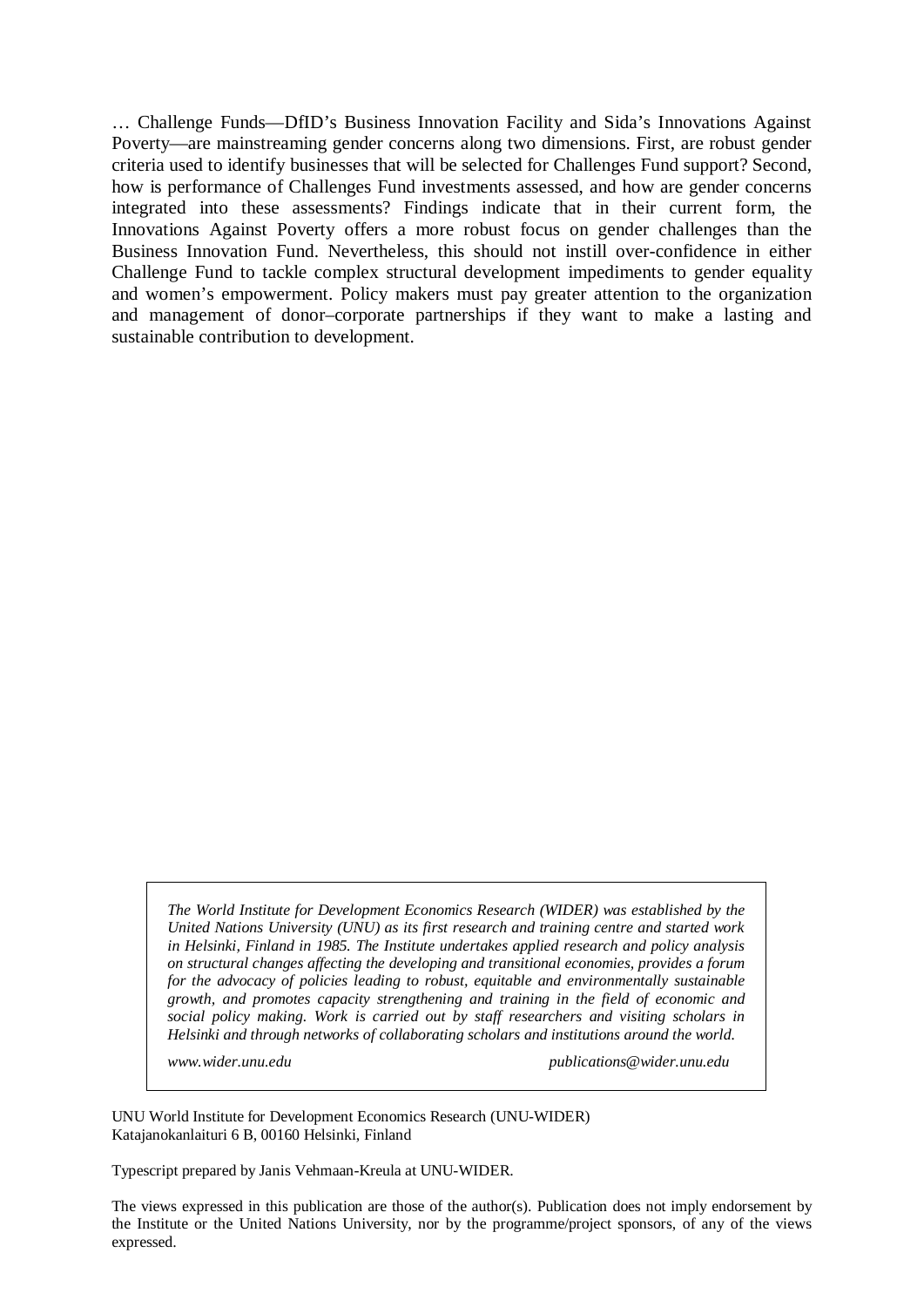#### **1 Introduction**

Corporate actors have a growing and influential presence in international development cooperation. Not only are new actors like social entrepreneurs, venture philanthropists and multinational executives confronting development challenges ranging from malaria and HIV to corruption and girls' education, they are often doing so via unique business models, financial instruments and partnership mechanisms. Meanwhile, within the area of activity traditionally reserved for bilateral and multilateral aid donors, corporate actors are infiltrating the aid supply chain in innovative and surprising ways. Their reach now extends beyond the delivery of specific goods and services within aid projects to include global policy-setting, mobilizing financial resources and the provision of technical assistance.

This 'quiet' corporate revolution in development has been celebrated for generating greater efficiency, cutting-edge innovation, enhanced accountability and transparency, better targeting of recipients and more sustainable outcomes (Little 2010; Kapur and Whittle 2010). There is considerable optimism among aid skeptics that corporate engagement can overcome the inherent weaknesses of Overseas Development Assistance (ODA), while even those with aid sympathies suggesting it may at least rejuvenate flagging public support for ODA. Detractors, however, claim that an over-reliance on corporates is coming at the expense of real social and political transformation and generating vested interests in the 'poverty business'. Growing numbers of corporate intermediaries have also been blamed for excessive disaggregation and fragmentation within the aid chain, increasing susceptibility to corruption and reducing the ability for coherent strategic planning.

This paper subjects the role of corporates in development to greater scrutiny by examining the role of a new aid modality meant to bring together the mutual interests of business and donors in achieving development. Specifically, it focuses on 'Challenge Funds' (CFs) and the ways this mechanism is mainstreaming global gender agendas. To date, the extent to which the CF modality integrates donor commitments to gender has unexplored. In this paper, two CFs are subject to comparative analysis: the UK's Department for International Development's (DfID's) Business Innovation Facility (BIF) and Sweden's International Development Cooperation Agency's (Sida's) Innovations Against Poverty (IAP). The paper critically examines the ways donors integrate gender criteria to identify suitable investment opportunities and assess project performance. The analysis suggests there is greater consideration and integration of a holistic, multidimensional gender agenda within the IAP than in the BIF, although neither CF offers a robust response to the structural constraints on gender equality and women's empowerment. While the future of foreign aid may lie in innovative donor-corporate collaborations, these findings suggest there is an urgent need to consider the management and organization of the CF modality so that it can deliver results that tackle the root causes, not just the symptoms, of under-development.

#### **2 Corporate involvement and impact in development: historical evolutions**

The role of business in international development is not a new phenomenon although the nature of its engagement has evolved with time. In the post-colonial period, commercial enterprise confined itself to wealth creation, employment and the provision of goods and services. Business was seen as a *tool* to engage in economic activity and growth creation in developing countries but with little responsibility for the social impact of these activities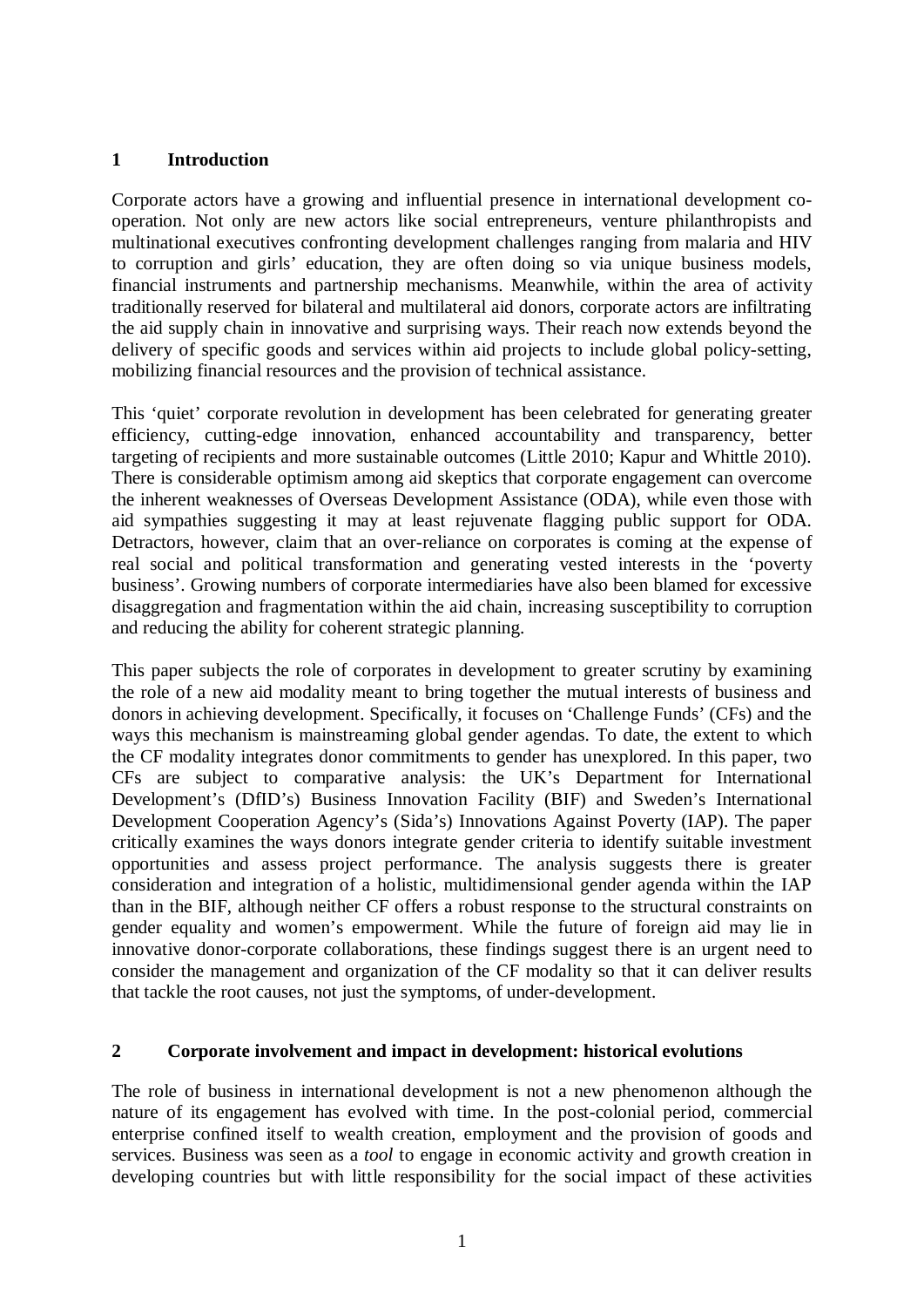(Blowfield and Dolan, forthcoming). A business climate favourable to economic growth was assumed to have positive trickle-down externalities for the poor. As questions grew about the social impacts of business however, especially in relation to human rights and environmental issues, companies signed up to voluntary codes of conduct to modify their behaviour. As this first generation of corporate social responsibility matured, it became obvious that wider development challenges strongly impinged on corporate desires to be more socially responsible. In less than two decades, companies moved from viewing developing countries as locations to do business to understanding that commercial ventures could themselves be *agents* of development in these locations. As a result, they began to consciously and explicitly seek out opportunities to contribute to international development goals (ibid. forthcoming).

The term 'inclusive business' recasts poverty of the 'billion' (or so) at the 'bottom' of the global capitalist system as a site of opportunity for both business and the poor. In the first generation of Bottom of the Pyramid approaches (BOP 1.0), there was active encouragement of corporates to seek their 'fortunes at the bottom of the pyramid' where they could also assist the poor (Prahalad 2006). Poverty impact consisted of meeting the consumption needs and wants of the poor, supplying innovative products at lower costs and widening consumer choices. The quintessential example given of bottom billion capitalism is Hindustan Lever that sought to increase the purchasing power of poor Indians and promote sanitation and hygiene standards by selling them affordable soaps and shampoo products. Positive social benefits were accompanied by access to new markets and higher commercial returns (Prahalad 2006). Inclusive businesses had seemingly endless opportunities for mutual gains by both commercial enterprises and the poor.

Nevertheless, BOP 1.0 was rightly criticized as a business model 'selling to the poor', even as the size and purchasing power of this market remained a matter of some debate (Karnani 2006; Karnani 2009; Munir et al. 2010). Development impact was largely viewed as a problem of satisfying basic needs through market-based systems, for example by providing safe drinking water or access to sanitation systems or sustainable electricity (Simanis et al. 2008: 61). This basic needs understanding of development sat well with the managerial logics of 'selling', 'consumption' and 'profitability' prevalent within corporate entities. Capitalist interventions thus turn the plight of poverty into 'a frontier of profit and accumulation' based on increased consumption by the poorest (Roy 2012: 110). At best, BOP 1.0 offered additional income-generating potential, providing goods more cheaply, employing (directly or indirectly) poor people to produce and sell products and services to the poor or generating eco-systems of wealth via co-operation between the public, non-profit, and private sectors (Brugman and Prahalad 2007; Prahalad 2006). Meanwhile, the potential negative development impacts of BOP 1.0 can include corporate exploitation of an illiterate ultra poor susceptible to aggressive marketing campaigns, limited value creation as consumption diverted to non-essential items and the preservation of inequalities between labour and capitalist classes (Karnani 2006; Karnani 2009; Munir et al. 2010). The consensus became the first generation of corporate BOP initiatives had under-performed, both commercially and developmentally.

These weaknesses opened up a discussion of a second generation of inclusive business strategy (BOP 2.0), in the process moving the terminology from 'Bottom of the Pyramid' to 'Base of the Pyramid'. In this theorization, inclusive business targeted the poor as business partners, focusing on their role in production networks and closely engaging them in the design, launch and the evolution of a business that serves their community. The focus moved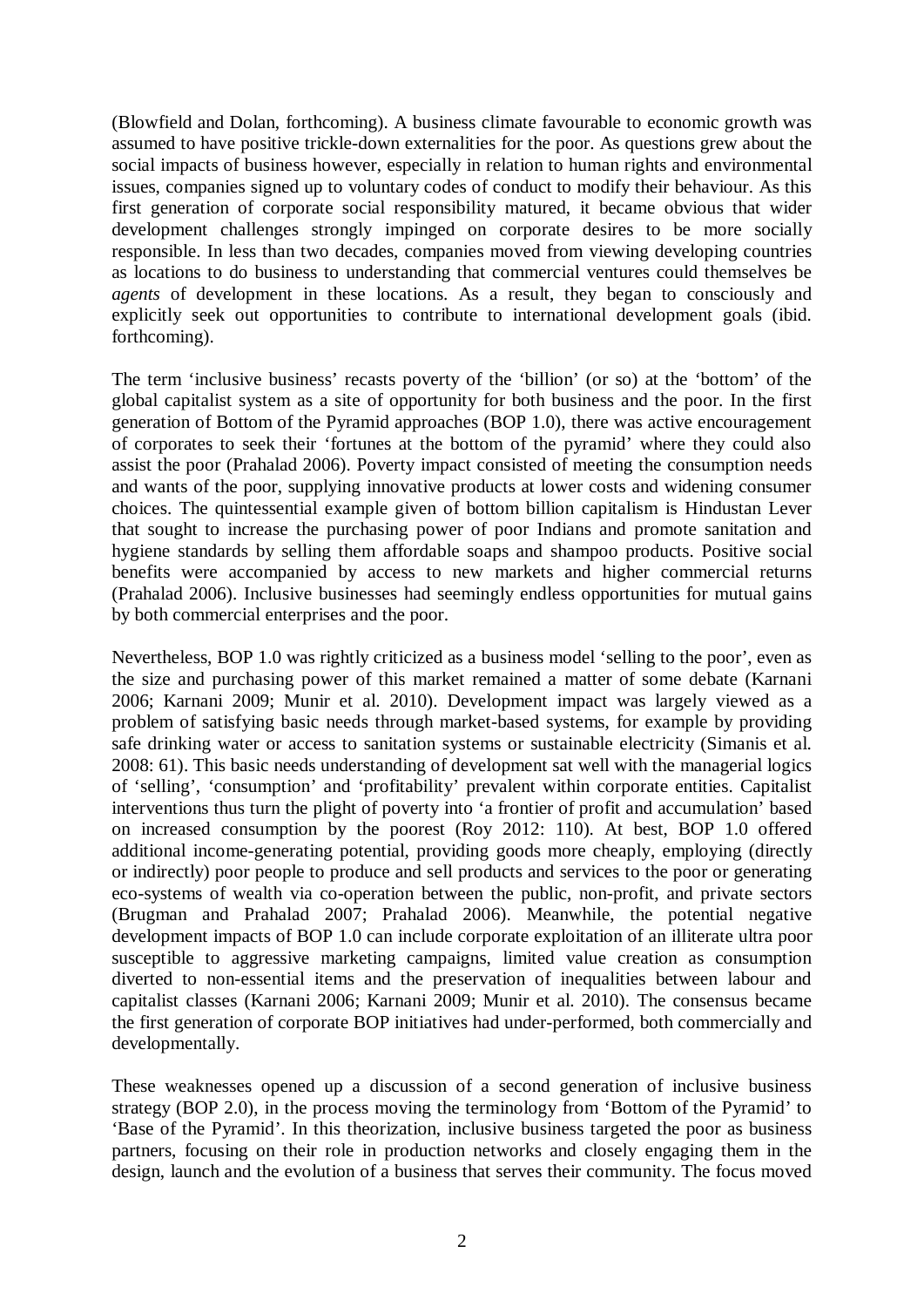from improving income/consumption possibilities to enhancing capabilities of both parties, creating a strong sense of mutual commitment and scaling up into additional communities (Simanis et al. 2008: 66, 81). The BOP 2.0 required business models that could involve and empower the poor as venture entrepreneurs and value producers (Arora and Romjin 2009: 15). Importantly however, the question of whether doing so required trading off the goal of profitability to achieve development benefits was left unexamined, even though the literature's most cited example is Bangladesh's non-profit Grameen Bank that only has some for-profit elements.

A new category was thus proposed of social business 'pursu[ing] goals other than making personal profit—a business that is totally dedicated to solving social and environmental problems' (Yunus 2007: 21). Social business blurs the lines between the traditional for-profit corporate sector and the non-profit third sector and represents a potential fourth sector (Tracey and Phillips 2007). This is because a 'non-loss, non-dividend' business, profits are typically reinvested into the business such that benefits are passed onto the target group of beneficiaries via lower prices, better service or improved accessibility (Yunus 2007: 32). In social businesses, the structures and motivations of business evolve to accommodate the desire to achieve development ends, with the profit motive assuring the sustainability and independence of the venture rather than excessive net revenue gain. Social business will always accept less profit to do more social good (Edwards 2009: 18), and for this reason may be more aligned to BOP 2.0 than BOP 1.0. While inclusive and social businesses may both act as development agents, social business denotes corporate attempts to generate social returns while ensuring commercial *viability* rather than profitability.1 Social business is ultimately a subset, but not a synonym, for inclusive business.

#### **3 The challenge fund modality: motivations and mechanisms**

<u>.</u>

Just like the role of corporates in development itself, public-private partnerships in foreign aid have evolved from being purely instrumental tools for donors to stimulate economic growth to an incentive mechanism fostering corporate innovation with dedicated interests in poverty reduction. Public-private partnerships in aid are defined as relationships where a publicly funded development agency works with a corporate entity, with each contributing resources (cash or in-kind but generally no debt or equity investment) to achieve a shared objective that has development benefit (Lawson 2011: 1). These 'development partnerships' are unique in that the corporate actor is not a vendor, contractor, grantee or governmentfunded implementer. Rather, they are equal partners with public sector actors involved at every stage of the collaboration (Brinkerhoff and Brinkerhoff 2011).2

The CF aid modality is a vehicle for facilitating public-private engagement between donors and corporate actors. CFs direct public aid monies to business, most commonly by outsourcing fund administration and management (Harewell International Limited 2001).3

<sup>1</sup> This is notwithstanding the fact that the commercial impact of both types of ventures are measured using common metrics like profits, price, cost, margin, profit, revenue, market penetration, customer-base growth, number of customers, dividends, and market capitalization (Kolk et al. 2013: 20). A better understanding of the trade-offs between profitability and social impacts is a crucial area for future research.

<sup>2</sup> At the UN Millennium Summit in 2010, 11 bilateral donors issued the Bilateral Donors' Statement in Support of Private Sector Partnerships for Development at the UN Private Sector Forum, recognizing the private sector as equal partners around key development issues (Kindornay and Reilly-King 2013).

<sup>3</sup> CFs are different from donor impact investing because in the latter, donors become investors in companies, while in CFs, donors expect no financial returns.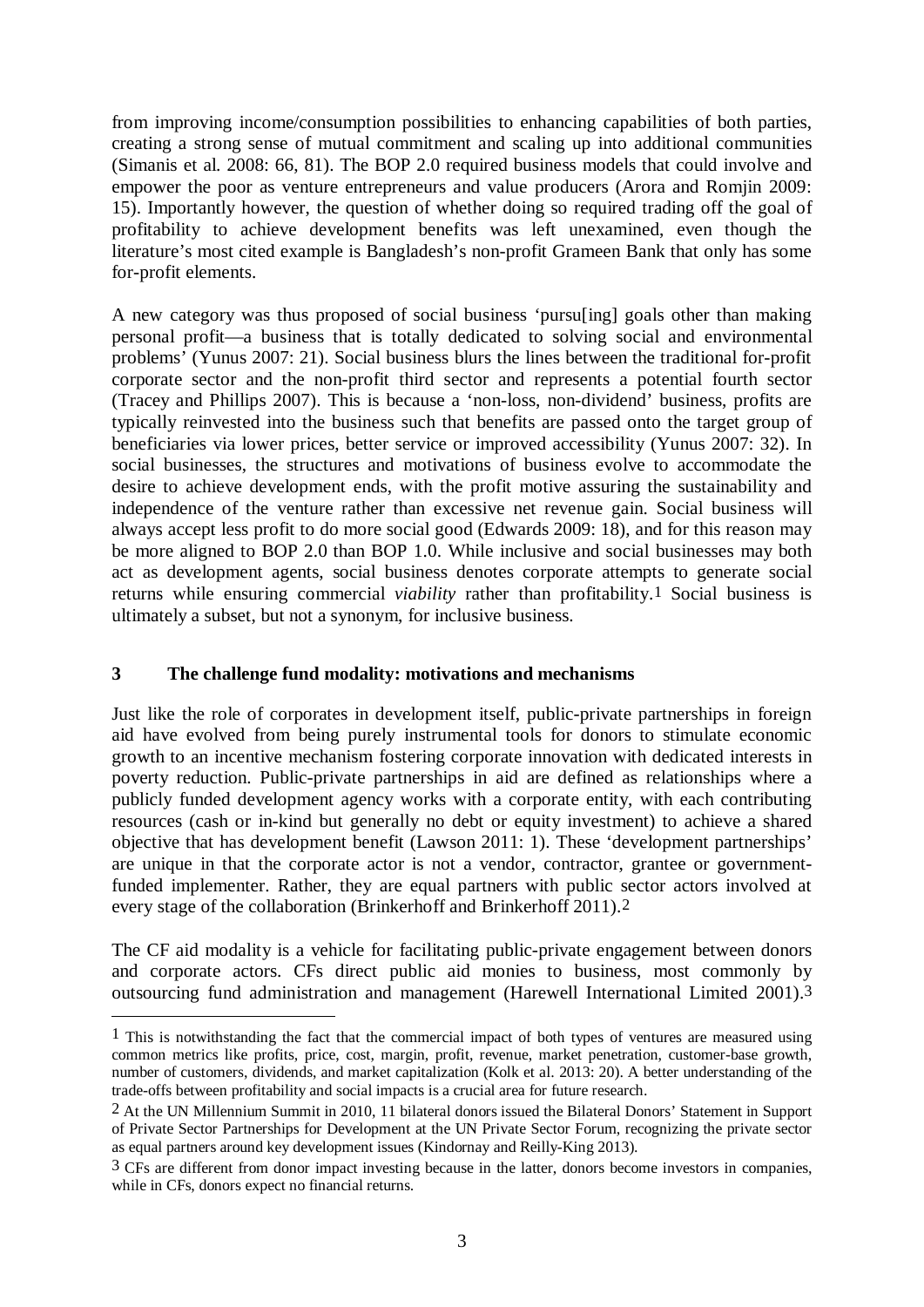Donor support is provided to businesses that can be classified into three categories: (1) enterprises with overseas interests located in the donor country (2) enterprises in aidreceiving countries, and; (3) enterprises in the donor country seeking to be matched with companies in aid-receiving countries (Kindornay and Reilly-King 2013: viii). Contrary to popular belief, CFs are not a new aid modality; an early example includes the Reagan administration's use of aid money to support indigenous for-profit companies to improve economic growth in developing countries. More recently, CFs have sought to advise and invest in corporate ventures wanting to accomplish social purposes in an innovative manner. To date, there are only a handful of CFs that offer direct forms of grant and loan finance to businesses working to tackle development challenges, particularly businesses that have yet reached proof of concept stage or have an existing pilot.

The rationales for aid partnerships with the private sector are both instrumental and normative. From an instrumental perspective, the private sector gives donors access to technical expertise and networks for resource sharing (Brinkerhoff and Brinkerhoff 2011). Given flat lined aid budgets in most donor countries, partnerships with the private sector are a way to use aid as a catalyst for securing corporate resources and efforts for development (Kindornay and Reilly-King 2013: 9). It is also a way to deflect perceived competitive pressures, as private channels are both growing faster than traditional aid financing and are seen to be more efficient and effective (Kharas and Rogerson 2012: 10, 22).4 The soft funding of aid donors can serve long-term patient-capital needs as it tolerates lower than market returns and cushions enterprises as they develop business models to service dual social and financial imperatives (Karamchandani et al. 2009: 124). On the normative side, public private partnerships potentially introduce business-like practices and thinking into the world of aid. Although this is presented as an effort to improve efficiency and outcomes, this is also based on a strong institutionalized perception that corporate-managerial logics are the key to unlocking better performance as public bureaucracies are increasingly seen to be needing reform (Gulrajani 2011). Engagement with the corporate sector can thus lend credibility to aid donor commitments to improve and achieve results. Partnerships with aid donors may also lend legitimacy to businesses seeking to cultivate the image of socially responsible development agents.

#### **4 Assessing the development additionality of inclusive business: a gender perspective**

Notwithstanding the number of frameworks in existence to monitor, evaluate and assess the development contributions of business, aid agencies have not always specified the results sought from their CF investments. Development additionality is the term given to evaluate the degree to which business ventures sponsored by donors achieve desired development results (Kindornay 2011: 33). Some suggest that the lack of effort to capture complex development effects like those related to gender is because most initiatives are still in their infancy (Cooney and Shanks 2010). This seems somewhat disingenuous, however, given donors' long engagement with the horizontal crosscutting agendas of private sector development and gender and development. It may, however, also be because in the current paradigm of business as development agent, donors themselves are far from clear about what exactly they mean by the term 'inclusive business'.

<sup>4</sup> This perception is notwithstanding the fact that there is no standard reporting framework that permits a robust comparison between private and official aid (Kharas and Rogerson 2012: 10).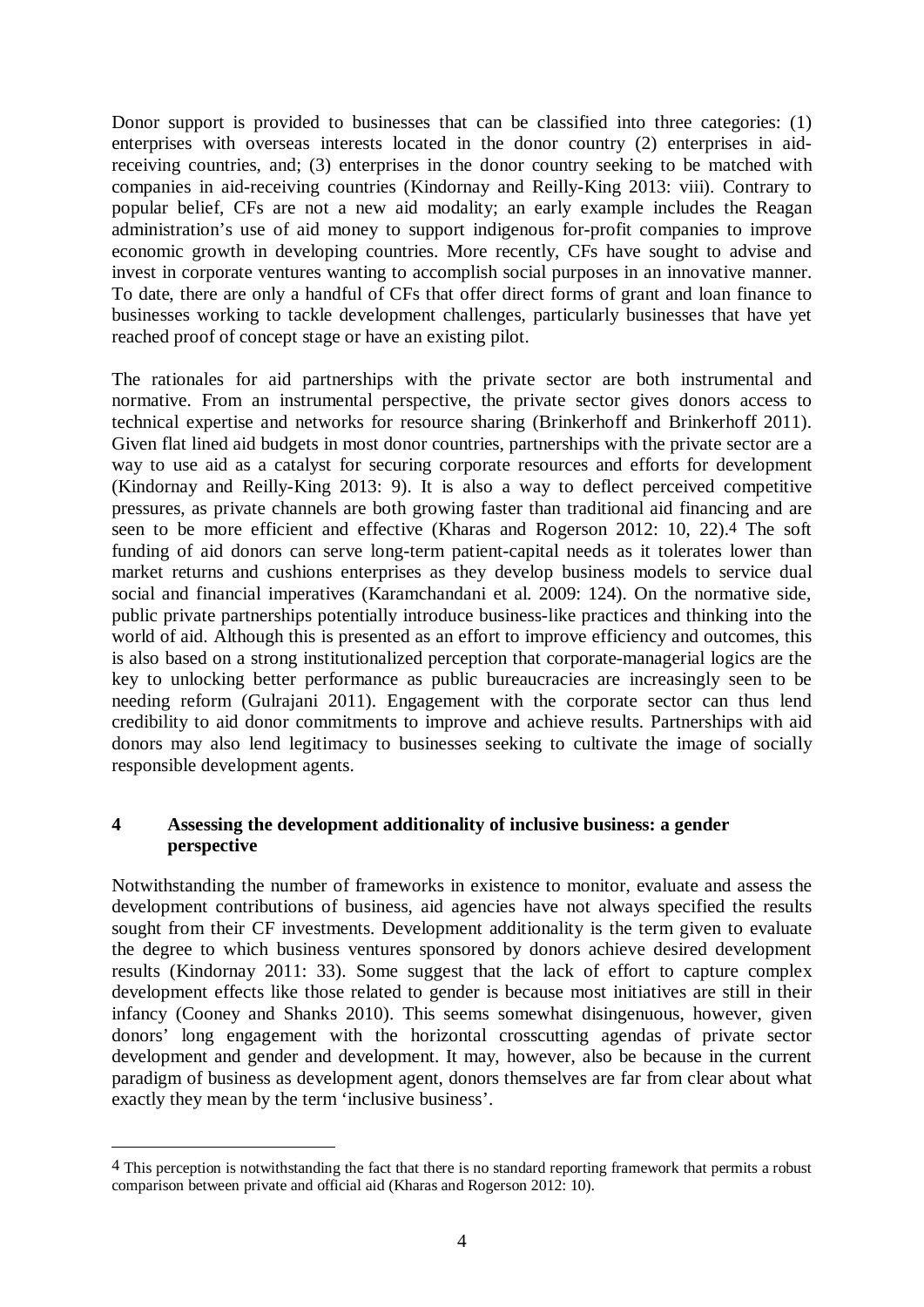As already mentioned, there can be considerable difference between a social and an inclusive business. Moreover, the analytical basis for distinguishing 'inclusive businesses' from regular 'businesses' must examine the causal chain between concrete business outputs and lasting development impacts. This involves understanding whether the root cause of the development problem is solved by the business idea at hand, keeping in mind any negative impacts that might also result (Wach 2012: 10-13). A key issue is to consider *who* determines how positive impacts weigh against the negative impacts and *how* they go about making this relative assessment. In most cases, development agencies, business leaders and government officials make determinations about levels of 'inclusiveness' with minimal input from intended beneficiaries. A robust inclusive business is one that is committed to being a development agent, as determined by the willingness to deploy company assets to benefit the poor, strong accountability to beneficiaries and the assumption of responsibility for achieving sustainable development impacts (Blowfield and Dolan, forthcoming). Strong inclusive businesses appear to be social businesses committed to the values of BOP 2.0.

Two broad categories of approaches can be identified in assessing development additionality of inclusive businesses supported through CF modalities: monitoring and evaluation (M&E) frameworks and impact evaluation frameworks. M&E approaches track CF inputs and outputs, often in relation to target objectives. Thus the degree to which gender is examined in an M&E system will require it to at least be identified as a targeted objective. M&E frameworks rely on predefined and easily measured indicators set early on in the funding process, allowing for results to be tracked over time and eventually aggregated (Wach 2012: 9). By contrast, impact evaluation assesses the longer-term holistic impacts of a programme.5 Too often however, when development impact is traced, it is framed in terms of anecdotes narrating success (London 2009: 107). For this reason, multidimensional qualitative analysis and randomized controlled trials are identified as the new frontier in assessing the development additionality of business (Roll 2012).

Multidimensional qualitative analysis is the more common form of impact assessment and can take two routes. The first details how inclusive ventures affect the well-being of individuals and communities in terms of their economic situation, their capabilities and their relationships (London 2009). This approach privileges assessments of local-level development impacts and market-based understandings of poverty reduction and leaves unexamined potential contributions to wider institutional changes that improve the marginalized positions of the poor. Using gender as an example, this kind of analysis focuses on the direct and indirect benefits to women accrued via higher incomes and consumption possibilities or enhanced capabilities occurring through better market integration (Kindornay 2011: 33, 49). These impacts are often proxied in terms of instrumental variables like the number of women beneficiaries affected or growth in female income levels.

The second approach to impact assessment is more ambitious and examines three nested levels of impact, including: (1) business accomplishing a social purpose (2) business innovating for social impact (3) business catalyzing social transformation and scaling up impacts to change the distribution of power and political influence central to lasting change (Alvord et al. 2004). Ultimately, sustainable contributions from donor–corporate partnerships for the gender and development agenda will depend on simultaneous changes on all three levels, and thus involves a more holistic and multi-tiered analysis. This approach is

<sup>5</sup> Impact assessment takes longer than M&E, incurs higher costs and ideally establishes a counterfactual that can assess impacts if the business had not been 'inclusive'.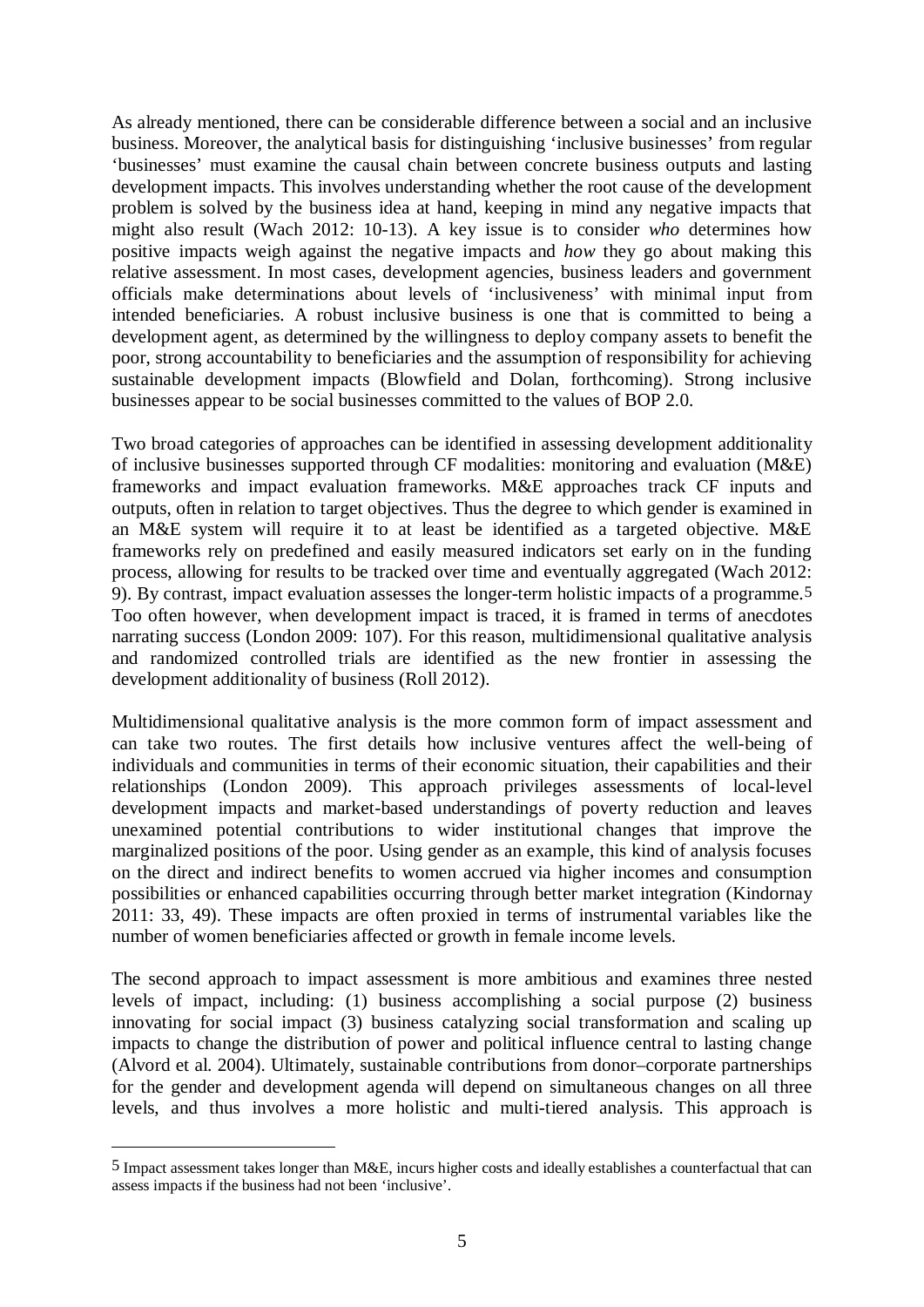sometimes identified with a 'markets for the poor' (M4P) approach that addresses both the causes and symptoms of poverty. Most business-focused ventures in aid and development, however, do not assess impact in this wider sense. While some MNCs like Coca Cola, Unilever and Danone engage women in their distribution channels and salesforces, women's rights are usually ignored in debates and initiatives in business and development (Kilgour 2013: 106). This may be because the technologies for intervening for gender equality and rights appear to lie beyond the expertise and competencies of most inclusive businesses. Business preferences for technical 'magic bullet' solutions to development challenges and the desire for rapid scaling up is also characteristic of managerial logic in development (Edwards 2008: 63-64; Gulrajani 2011). At best, business focuses on specific initiatives where there are clear linkages between inputs, outputs and measurable gender outcomes.

Valuable corporate contributions to development additionality from a gender perspective should, at minimum, seek to foster women's economic empowerment in a holistic sense. This will, by necessity, take on multiple formats (Jones 2012: 8). At a most basic level, it would include activities that contribute to female economic advancement like increasing incomes, returns on labour and ensuring greater balance between paid and unpaid work. Higher contributions could improve access to opportunities, skill development and job openings via education, awareness raising and training. Further development additionality could involve initiatives to improve female decision-making authority in multiple spheres, including household financial decisions. Tackling deep-rooted structural changes would involve shifting the overwhelming responsibility for unpaid reproductive work away from women, enhancing maternal access to health services and reproductive rights,<sup>6</sup> removing female inequality under the law and addressing societal factors that continue to place women at a disadvantage in labour markets (Byron and Örnemark 2010: 22).

#### **5 Introducing DfID and Sida gender policies and challenge fund modalities**

In order to examine the possibilities for advancing donor gender and development objectives through donor-corporate partnerships, two CFs are chosen as case studies. The Business Innovation Facility (BIF) and Innovations Against Poverty (IAP) are selected because both the UK and Sweden are highly respected bilateral donors, recognized for their strong commitments to gender as well as their willingness to use their aid to innovate, experiment and learn. Their usage of CF modalities to advance development aims is considered cutting edge within the wider bilateral donor community. This section introduces these cases by examining each donor's policies on gender and the modalities of their CFs, while the subsequent section explores the degree to which gender is mainstreamed in project selection criteria and performance assessment. Examining how DfID's and Sida's gender commitments intersect with their desires to engage with inclusive businesses can further build our understanding of the CF modality and its prospects for vigorously advancing development objectives.

<u>.</u>

<sup>6</sup> These gender objectives are embedded within the MDGs, including: Goal 3: Improving the ratios of girls to boys in primary, secondary and tertiary education; increasing the share of women in wage employment in the non-agricultural sector; increasing the proportion of seats held by women in national parliament; and Goal 5: reducing the maternal morality ratio; increasing the proportion of births attended by skilled health personnel; increasing the contraceptive prevalence rate and antenatal care coverage, meeting the need for family planning and reducing the adolescent birth rate.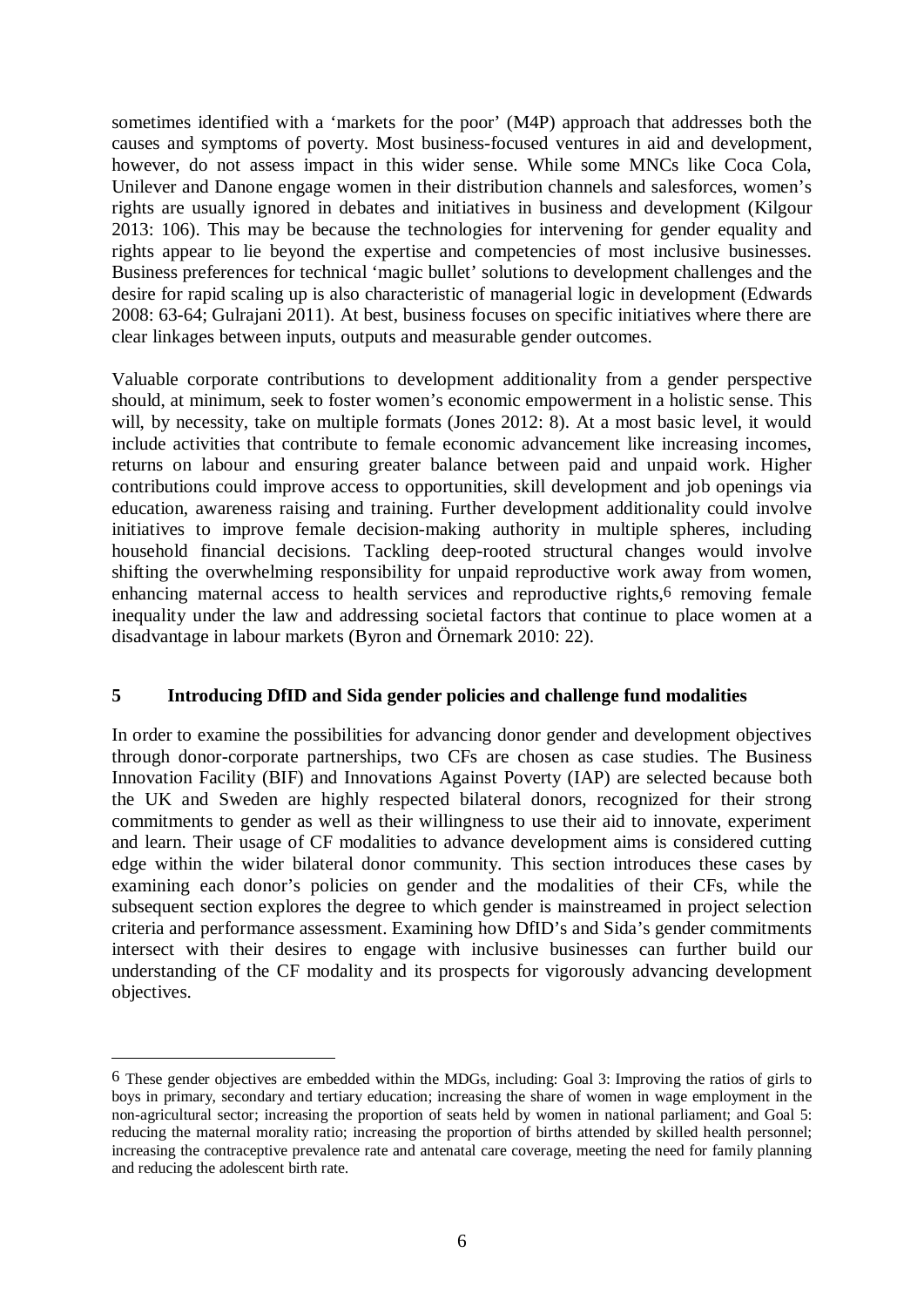#### **5.1 DfID and Sida policies on gender and development**

DfID has a long-standing commitment to pursue gender equality, women's economic empowerment and to mainstream gender issues within all of its development programmes and interventions (DfID 2009: 3). Nevertheless, DfID has been criticized in the past for its commitments exceeding the reality of gender integration across the organization. In a 2006 evaluation, DfID's gender policies were said to display knowledge of the relationships between gender equality, women's rights and poverty reduction, although its gender activities were often pursued in isolation, as add-ons, or not at all (COWI Evaluation Team 2006). The only exception cited was its health and education programming, where drawing on its MDG commitments, DfID performance management frameworks appear to have institutionalized gender equality objectives. Nevertheless, the overall quality of monitoring and evaluation of gender equality was described as 'inconsistent' across programming areas, particularly in the context of newer aid modalities like budget support and sector-wide approaches. Some of the reasons given for this were the wide range of DfID's gender and development objectives, uneven leadership across the organization, poor resourcing levels for gender work and lack of strong incentives for work on gender equality (COWI Evaluation Team 2006).

In March 2011, DfID replaced their Gender Equality Action Plan with a new 'strategic vision for girls and women'. This vision has four pillars: (1) delay first pregnancy and support safe childbirth; (2) get economic assets directly to girls and women; (3) get girls through secondary school; (4) prevent violence against girls and women. There is explicit mention of wanting to encourage 'innovative approaches' to tackling these issues to deliver 'transformational outcomes for girls and women' (DfID 2011). Nevertheless, there have been several critical responses to DfID's latest strategy. The Gender and Development Network suggests the strategy takes an overly instrumental view of gender, where interventions are simply a means to economic development rather than a way to enhance the wellbeing and rights of women and girls (Gender and Development Network 2011). This tendency is partly attributed to the predilection for over-simplification and measuring quantitative results within DfID's value-for-money agenda that does not permit it to tackle the deeply embedded power structures that frame gender relations and to adopt more innovative metrics to assess changing gender dynamics.

Mainstreaming gender equality has long been considered essential in all parts of Swedish development co-operation, even if it has had mixed success. Their most recent policy on gender equality was adopted in 2005 and prioritized two areas for support: (1) strengthening rights, and (2) power structures and relations. A 2007 Budget Bill further identified four thematic priorities that all seemed to deal with women's empowerment: (i) the economic empowerment of women; (ii) sexual and reproductive health and rights; (iii) the political participation of women; and (iv) women's security. In 2009, an evaluation was commissioned to assess Sida's progress on gender. It concluded that new aid modalities posed a threat to its gender agenda, as an 'overly technocratic focus on dialogue, project implementation and monitoring risks losing sight of wider consideration of development and social justice issues. [...] Often gender is not incorporated in the results framework, and good results are invisibilised' (Byron and Örnemark 2010: 53). Sida projects and programmes might concentrate on practically helping women, but did not emphasise their longer-term strategic interests, particularly the power relations within which female interests are embedded.

Notwithstanding these criticisms, reading Sida's gender and development policies it would appear more motivated to tackle the institutional constraints on female empowerment than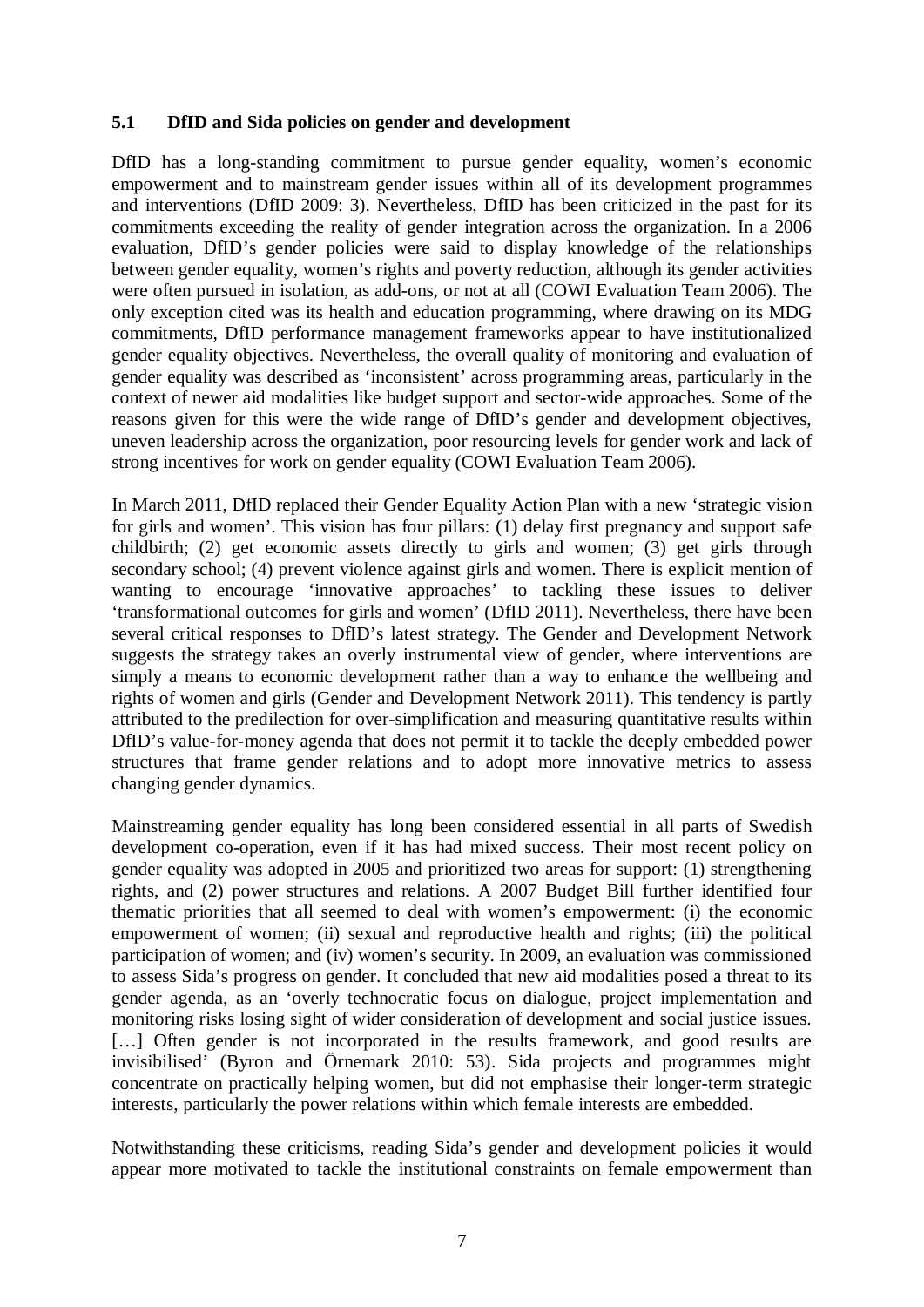DfID. Moreover, while there may be some shared weaknesses in implementing and mainstreaming gender policies within both DfID and Sida, these difficulties are not unique to these two bilateral donors and may, in fact, be less severe than in other aid agencies.

#### **5.2 The business innovation facility: DfID's aid modality for inclusive business**

The Business Innovation Facility (BIF) is a DfID pilot initiative running between July 2010 to June 2013 to support companies as they develop or scale-up innovative inclusive business models in ways that will 'enhance growth and wealth creation, reduce poverty, and help meet the MDGs' (Business Innovation Facility 2010b). The BIF defines inclusive business as doing business profitably but in a way that 'engages the poor as employees, suppliers or distributors across the value chain, or as customers through the development of affordable products and services that meet the needs of the poor' (DfID 2010). The BIF's definition of development is not specified, though on its website it is stated that inclusive business will have 'innovative ways to do business' that can generate 'new opportunities for the world's poorest' and 'have meaningful development impacts'.7

During the pilot phase, the BIF is supporting inclusive businesses in five countries: Nigeria, Zambia, Malawi, India, and Bangladesh. The first phase of the BIF is funded with GB£3.1 million from DfID, with this sum also including inception and facility management for the BIF via a third party contractor, in this case Price Waterhouse Coopers (PwC). PwC manages the initiatives from London though it has sub-contracts with a number of alliance partners, including Accenture Development Partners, International Business Leaders Forum and a number of national consultancy companies and domestic advisory firms. Country Management teams are based mainly within these local corporate entities, with their main role to pre-screen, implement, manage and evaluate BIF projects. The partnership between DfID and business is intermediated by the PwC Secretariat working in conjunction with alliance members. An Advisory Board that has co-ordination and oversight responsibilities but no legal accountability for outputs oversees the entire Facility. A Selection Committee composed of three senior business experts and one senior DfID representative has the final veto over project selection.

Three main objectives are identified for the BIF's pilot phase. First, it is intended as a vehicle for delivering *technical assistance* to help international and national business develop new models and partnerships that deliver positive outcomes for the poor. This assistance is sourced from BIF's alliance partners and its global networks, although this support is untied as companies will have some input into the kind of support that is provided and by whom it is delivered. Second, it is meant to *broker partnerships and relationships* between public, nonprofit, corporate and other actors to match business with opportunities that can enhance investment returns and development impact. Finally, it is meant to foster a 'knowledge hub' on the web that draws together business and development related research, provides 'cutting edge thinking' on how to execute and evaluate projects and communicating lessons learned. The role of BIF finance as a business subsidy is heavily downplayed on the ground of its small figure, although it should be underlined that BIF activities do rely on public funds being transferred to PWC, alliance members and inclusive businesses themselves.

<sup>7</sup> BIF website: http://businessinnovationfacility.org/page/about-us-about-the-business-innovation-facility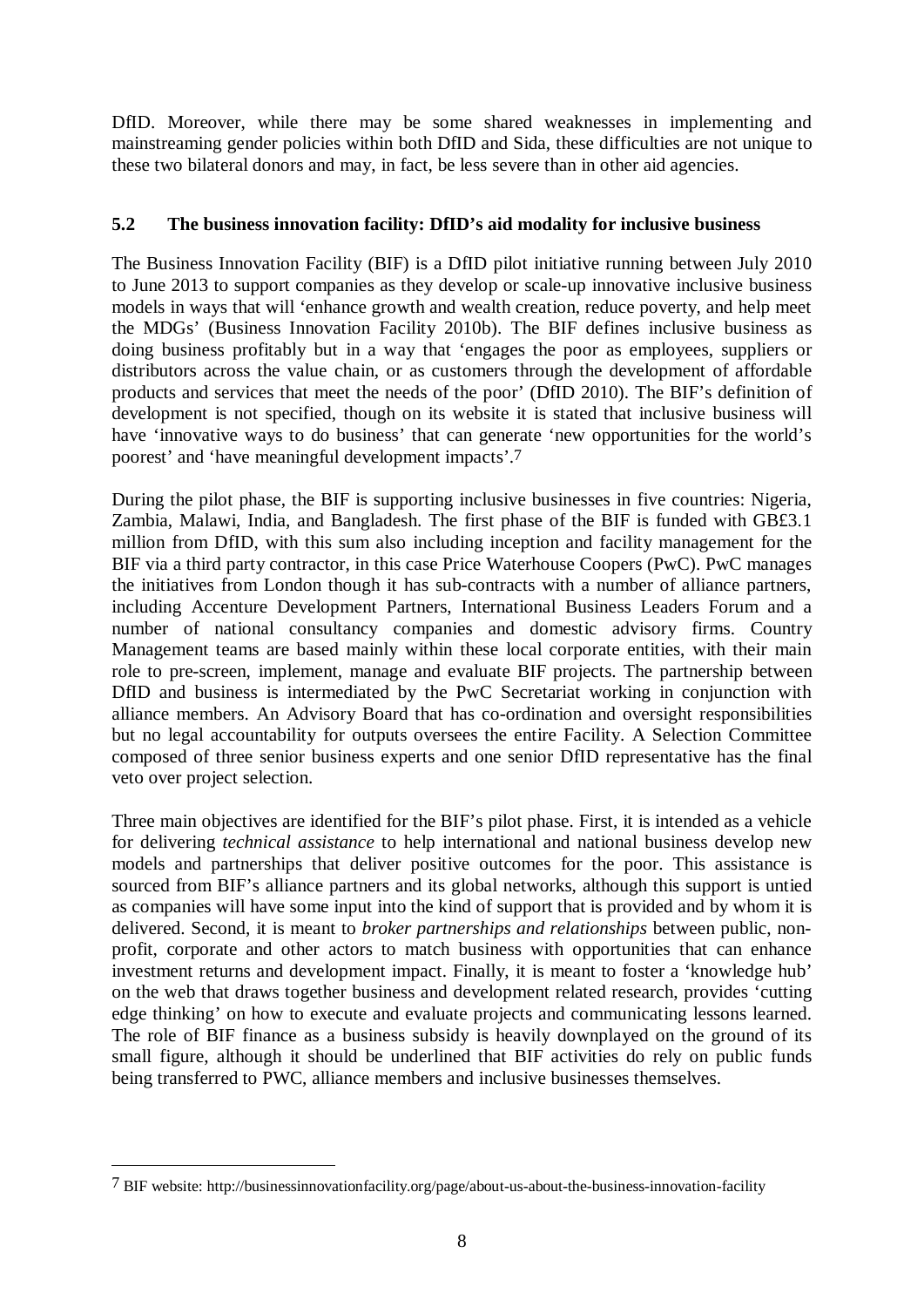The BIF supports both long and short-term engagements with business. In short-term projects, smaller amounts of support is provided for one aspect of the inclusive business, for example to help them understand constraints and opportunities in certain markets, develop plans and strategies or identify useful partners and sources of further support. Approval by the Selection Committee is not necessary. Long-term engagements offer more financial support, albeit on a cost-sharing basis. Applications for this kind of support are developed with the Country Manager of each pilot country and then evaluated by the Selection Committee, although the criteria used to conduct this assessment are not publicly available. Examples of activities funded through this window include defining an inclusive business strategy, developing an internal business case for an inclusive venture, mapping value chains and options, convening partners, investors and stakeholders or providing sector specific expertise.

#### **5.3 Innovations against poverty: Sida's aid modality for inclusive business**

Innovations Against Poverty (IAP) is a CF launched by Sida in 2011 under the auspices of its 2010 Business for Development Programme. The intention of the programme is to catalyse private sector innovation in products, services and business models that contribute to the fight against poverty and climate change by involving the poor as innovators, entrepreneurs, producers, consumers and distributors. In doing so, it hopes to stimulate development that would not have otherwise taken place within the private sector due to 'perceived initial commercial risk or uncertain market opportunities'.8 Development is defined in terms of 'increas[ing] access to essential products and services for low income groups and reduc[ing] poverty at the base of the economic pyramid'.9 IAP expects the following benefits and results from their investments by the end of the programme in 2013: access to more affordable products and services for people living in poverty; innovations in the health, infrastructure, energy, education, climate change and agriculture sectors; new sources of income for the poor through employment, subcontracting and engagement as innovators, producers and suppliers.

The IAP is open for proposals from businesses operating in any country where there are development returns to be had. There is no restriction on the sectors of activity, though companies involved in arms, tobacco and gambling are forbidden from receiving support. Two kinds of businesses are eligible. Smaller corporates that have ideas displaying potential but still needing advice and financial support to strengthen business strategy and penetrate new markets are one focus. Larger companies wanting to develop inclusive business models in their existing markets are another focus. A small grant facility provides a maximum 50 per cent of total project cost up to  $\epsilon$ 20,000 for the purpose of exploring an innovation or a new market. The grant can be used for travel and pre-feasibility studies, stakeholder needs assessments, or for networking with local organizations. There is also a large grant facility that also provides a maximum of 50 per cent of project costs between  $\epsilon 20,000$  and  $\epsilon 200,000$ for the purpose of undertaking a project aimed at a new product, service, system, business model or a concept ready to be put to market test, or adaptation of existing products to be affordable and accessible by the poor. In the scale up phase, Sida will also act as guarantor to reduce risks to ventures with strong development impact, up to 50 per cent of loan value. Selected companies are also offered advice in developing and rolling out business models

<sup>8</sup> http://www.sida.se/Global/Innovations%20Against%20Poverty/Prodblad\_IAP%20edition%202.pdf

<sup>9</sup> http://businessinnovationfacility.org/page/about-us-about-innovations-against-poverty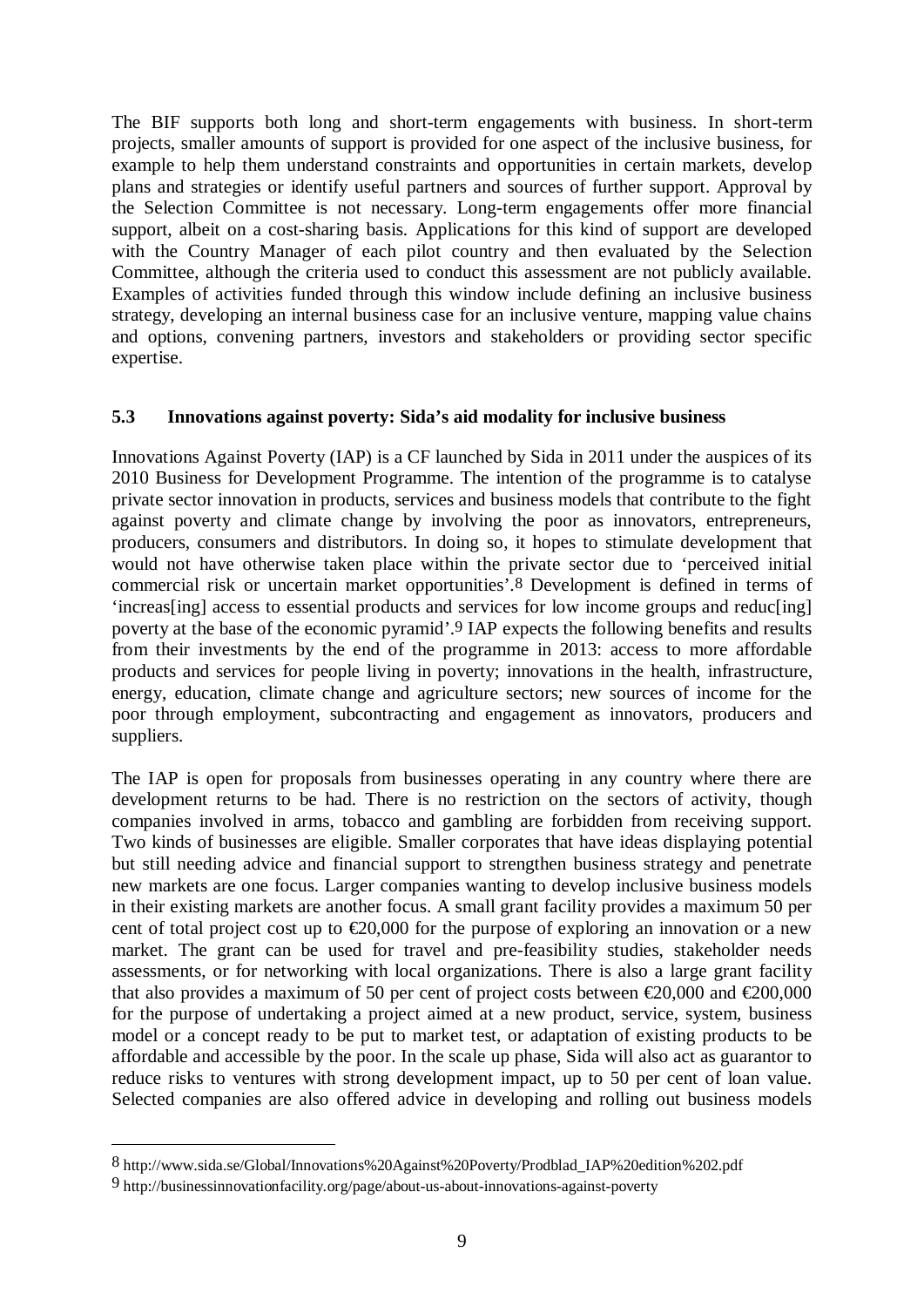that engage the poor and deliver a commercial return.10 IAP has also partnered with the BIF to develop its knowledge and learning strategy via an online portal, the Practitioner Hub.11 Similar to the BIF, IAP is implemented by a project team led by PwC-Sweden in collaboration with Njord Consulting and ORGUT Consulting. PwC has primary responsibility for managing the IAP, handling communications, screening, application process, advisory services and knowledge sharing.

#### **6 Mainstreaming gender in BIF and IAP? Examining selection criteria and performance assessment**

To what extent can the CF modality advance donors' gender and development agendas? To explore this question, we look at the ways DfID and Sida gender policies interact with their initiatives on the BIF and IAP along two dimensions, namely project selection and performance assessment. The analysis that follows mainly relies on secondary literatures, although this has been supplemented with primary telephone interviews with both management, project personnel and grant recipients wherever possible. It is worth mentioning that numerous requests for interviews with PwC personnel, the implementing agent for both the IAP and BIF, were ignored with two notable exceptions. Notwithstanding the claims of learning and openness in both CFs, there are clearly sensitivities that have left the contractor unwilling to discuss the strength of development criteria and impacts within each initiative. The reasons for this reluctance cannot be known with any certainty, although perhaps related to the fact that DfID and Sida are currently considering the future formats of their respective CFs.

#### **6.1 Selection criteria**

<u>.</u>

The BIF has no clearly outlined set of eligibility criteria to assess a business in terms of its potential contributions to development and no formal open call for proposals. Moreover, it is admitted within the Facility that gender is 'not a key driver for the potential projects the BIF works with'. Rather, country managers identify inclusive projects using their personal knowledge and networks. For example, in Bangladesh a list of large local companies that 'understood inclusive business or were already doing inclusive business but didn't know the term' formed the basis for Country Managers approaching company representatives to discuss potential support from the BIF.

A BIF Briefing Note states that the Facility is best able to help companies with projects that are 'innovative; have the potential to achieve large scale development impact through benefits to poor people; are private sector-led, with clear potential for commercial viability; have a need for Facility's support to get underway, or to progress more rapidly or effectively (Business Innovation Facility 2010a: 2). While the meaning of 'large scale' development impact is not defined, there is a sense in which the implied meaning is that the business has the commercial viability and potential scalability to reach large numbers of people (Facility 2012). In Bangladesh, large scale was understood in this quantitative manner i.e. in terms of the actual numbers of poor people benefitting either directly or indirectly rather than the

<sup>10</sup> Companies that do not apply for funding can apply for advisory support only.

<sup>11</sup> In April 2011, the BIF and IAP established a partnership to jointly manage and develop the Practitioner Hub. The Practitioner Hub was initially set up by the BIF in 2010 but now serves both programmes as an online community and knowledge-sharing platform for supported inclusive business.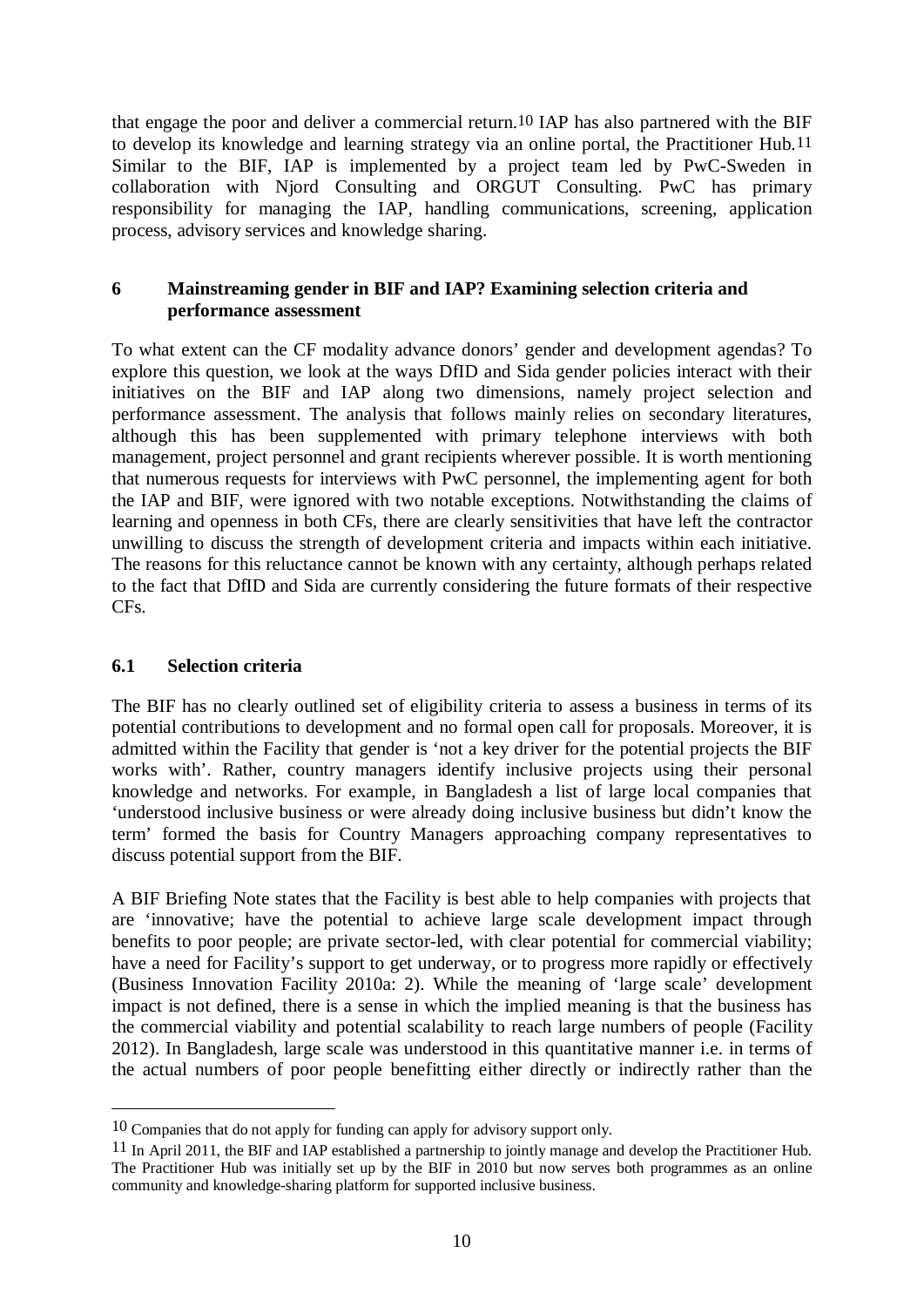depth or quality of impact obtained. This is not to say that the Country Manager did not believe that projects selected on the basis of potential 'large scale impact' would help poor people and, in many cases, help women. Rather, it suggests that the ambiguity around the meaning of 'large scale development impact' had the unintended effect of pre-selecting companies where scale is prioritized over quality. Analysis of the entire BIF project portfolio at the end of Year 2 confirmed that the majority of supported companies are medium or large, as determined by employee numbers (Business Innovation Facility 2012). This quantitative, as opposed to qualitative approach to understanding development impact is an acknowledged weakness in the BIF, attributed by some to the fact that the limited seed funding for the BIF pilots prevented more robust assessments of development potential at the selection phase.

Once it is established that there is a potential inclusive business to be funded, the BIF team will then identify constraints 'that are preventing the inclusive business project from taking off as a mainstream new business opportunity'. Operational constraints can include high perceived risk or uncertainty about the potential profitability of the project; lack of finance for investment; lack of internal resources or know how; transaction costs of adapting production systems, marketing or products; lack of experience in engaging the poor; and the need for new partnerships with civil society or government. Country mangers then work with companies to jointly develop a project opportunity that addresses the constraint, which is then proposed to the BIF Selection Committee. In other words, to be selected projects must have very specific operational constraints preventing their launch and/or their expansion. In the absence of such a clear constraint, an ambitious gender-related project would not be selected.

The IAP differs from the BIF in that it formally and openly solicits proposals from companies. For a company to be eligible for IAP funding, the proposed project must satisfy transparent, well-delineated eligibility criteria (Sida, 2011 #1672), as assessed by a Sida Selection Committee. These criteria are reproduced in Table 1. Criteria do not appear to be weighted. In the development category, the overarching focus is on the 'net positive impact on the lives of a substantial number of poor and disadvantaged people, *particularly women*, either through *direct benefits* arising from the business or from less direct improvement to the environment *or from systemic changes*' (Sida, 2012 #1630). The selection process thus appears to at least have some orientation to gender concerns, both in terms of accomplishing social aims as well as generating socio-political transformation. Sub-criteria reinforce this focus by asking about both the *proportion12* and the *causal mechanisms*13 by which women will be affected; about *how 'radical' the potential benefit might be* for poor people; and about ways in which *indirect benefits* will accrue. Therefore, although the direct output effects on women are important, so too are the depth and quality of potential development benefits.

<u>.</u>

<sup>12</sup> Both small and large grant applicants must identify who and how many poor people will benefit, with an expectation that large grant applicants will directly reach at least 1,000 beneficiaries (Sida: 3).

<sup>&</sup>lt;sup>13</sup> There is greater onus on large grant applicants to demonstrate the mechanisms by which development impacts will be achieved.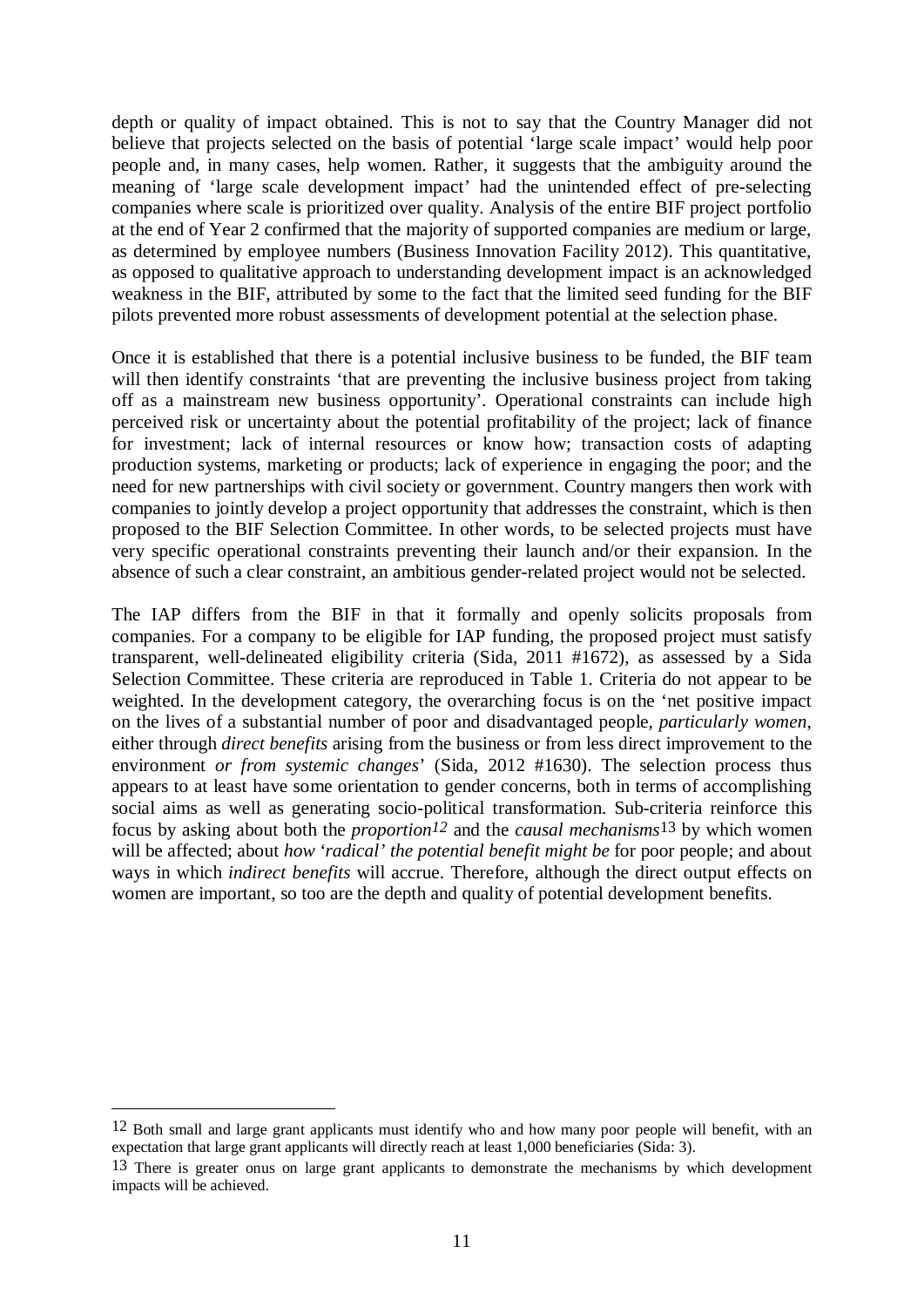| Dimension                | Criteria                                                                                                                                                         |
|--------------------------|------------------------------------------------------------------------------------------------------------------------------------------------------------------|
| Commercial               | 1. Clear commercial driver and potential for commercial<br>viability                                                                                             |
|                          | 2. Potential to reach scale                                                                                                                                      |
|                          | 3. Managed by a company or a market oriented organization                                                                                                        |
| Development              | 4. Poor people benefit (income, products, environment,<br>opportunities, gender equality)                                                                        |
|                          | 5. Avoid negative effects (environmental, market distortion)                                                                                                     |
| Cost-sharing commitments | 6. Clearly defined elements of cost-sharing (with the<br>company itself providing at a minimum 50 per cent—which<br>should not come from other public financing) |
| Innovative               | 7. Innovative; going beyond what exists now, in terms of the<br>product/service, the delivery mechanism/business model<br>and/or market reach                    |
| Additionality            | 8. Project would not take place at the same scale or have the<br>same development impact without IAP funding                                                     |

Source: Innovations Against Poverty, Guide for Applicants (2011).

1

The IAP is also keen to know at the selection stage what kind of inclusive business they are potentially funding. The application for both small and large grants asks whether the applying business is one of four types: (1) a commercial profit-making business, keen to also deliver social benefits where it fits with the business; (b) a 'social enterprise', aiming to deliver social gain while making a profit to reinvest in business growth; (3) a company motivated by social benefit; aiming to achieve it in ways that involve cost-recovery and self-financing rather than grant-dependence; (4) none of the above (requiring an explanation). There is therefore some recognition that not all inclusive businesses are created equal. The IAP appears to be drawing a distinction between social and inclusive businesses, although no explicit preference is articulated for one over the other. Nevertheless, there is some early evidence to suggest that social businesses supported by these Challenge Funds may generate more robust development effects.

Take, for example, the BIF's work with CARE Bangladesh. CARE sought to spin-off its Rural Sales Programme (RSP) that had originally been set up in 2004. This programme employed illiterate rural women as salespeople (*aparajitas*) for products produced by large multinationals. Nevertheless, in 2010, the transition from NGO to commercial joint venture in collaboration with Danone had stalled (Al Rashid 2012). CARE felt it lacked the capacity to develop a business case and an operational plan that could successfully monetize the RSP programme and stay true to its values and commitments to female economic empowerment (Chou and Ritchie 2012). Interestingly, as an NGO, CARE was not an obvious target for the BIF's focus on business. After some internal debate in the Facility, a decision was made that commercializing an NGO and turning it into an inclusive business sat within the scope of the BIF's mandate. The BIF responded to CARE's operational constraints by funding specialist

<sup>14</sup> See IAP Guide for Applicants http://www.sida.se/Global/Innovations%20Against%20 Poverty/New%20upload%20of%20documents%20Sept%202012/Application%20guide\_IAP%20 edition%203.pdf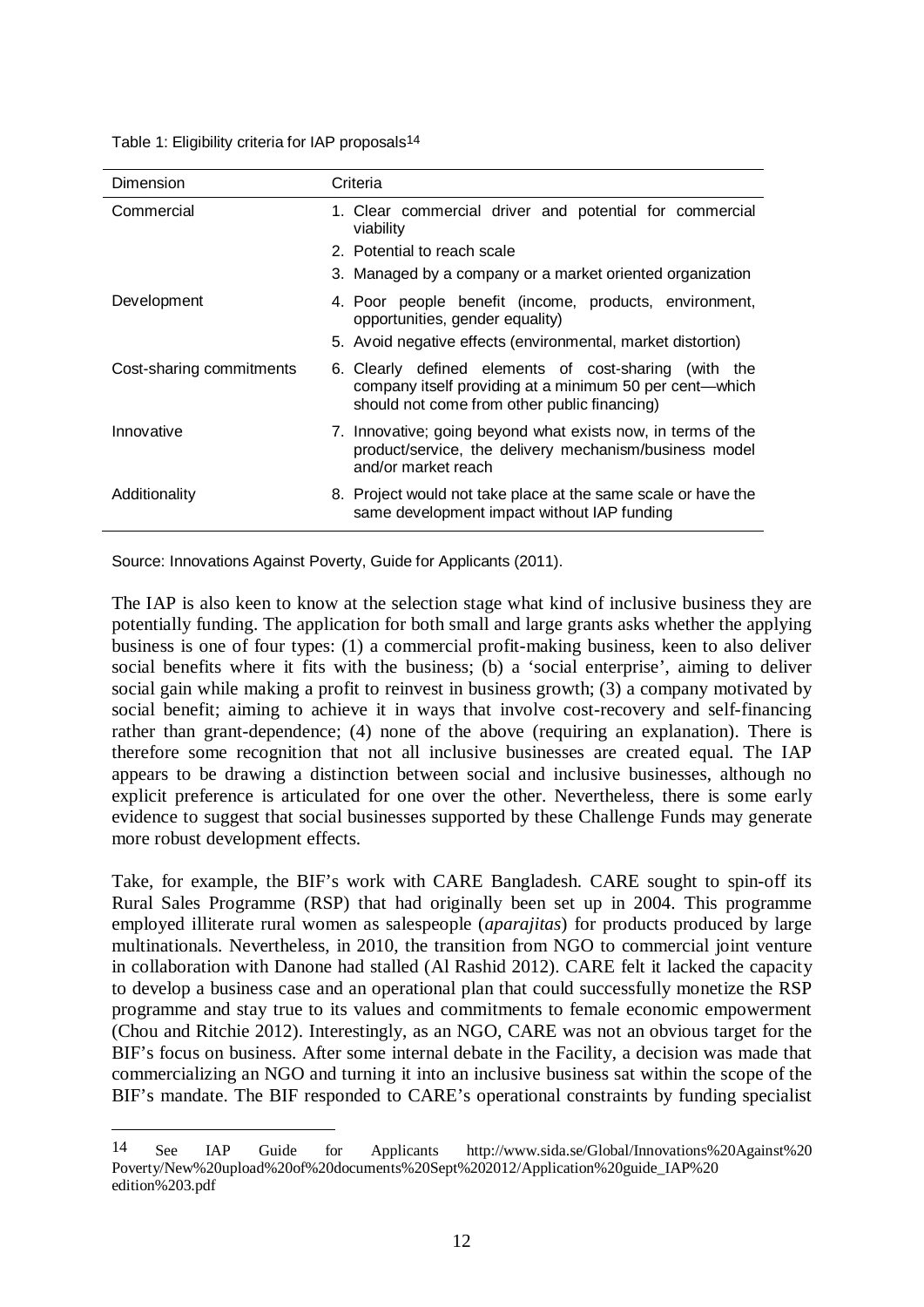consultants to develop a business plan that could both meet investor requirements and satisfy CARE stakeholders committed to its development mission. In 2012, the RSP was successfully transformed a new social business called JITA. Early analysis suggests JITA is empowering women at the bottom of the pyramid to exercise greater agency in their lives across material, psychological and sociocultural spheres (Dolan et al. 2012: 38-39, 45). JITA has accomplished a social purpose by increasing the incomes, skills and self-respect of *aparjitas* as well as innovated for social impact by creating a female village-to-village distribution system in a conservative sociocultural context like Bangladesh. At the same time, even as a social business it has not been able to generate collective female empowerment that can confront political systems or transform power structures. Given the involvement of an NGO like CARE was critical in explaining the success of the project (Dolan et al. 2012: 38), both the IAP and BIF might benefit from considering whether selection should be based on social business models rather than generically inclusive ones.

The figures below present data on the geographic, sectoral and modes of involvement of all selected BIF and IAP projects. There are currently 27 IAP-financed projects and 79 BIF projects, with 11 large IAP investments and 26 large BIF projects. Projects are dispersed across 15 countries, with the BIF achieving concentration in its five pilot countries and the IAP remaining more diffusely oriented (Table 2). Figure 1 demonstrates the overwhelming focus on the agricultural/food sector, although the IAP has a similar number of investments in the energy and infrastructure sectors as well. While there is no aggregated data for the number of women beneficiaries, Figure 2 illustrates that BIF project selection has favoured modes of involvement that rely on the poor as suppliers and producers, whereas the IAP has a larger proportion of its total project portfolio fostering the poor as consumers. While at first glance this might indicate a more robust embrace of BOP 2.0 principles by the BIF, this may be somewhat misleading given the eligibility criteria of the IAP suggest greater interest in projects that deliver systemic change and radical benefits for the poor.

| Country       | <b>BIF</b> projects | IAP projects | Total projects |
|---------------|---------------------|--------------|----------------|
| Malawi        | 21                  |              | 21             |
| Bangladesh    | 20                  |              | 20             |
| Zambia        | 15                  | 4            | 19             |
| Nigeria       | 14                  |              | 14             |
| India         | 9                   | 2            | 11             |
| Kenya         |                     | 5            | 5              |
| Ghana         |                     | 3            | 3              |
| Tanzania      |                     | 3            | 3              |
| Madagascar    |                     | 2            | 2              |
| Mozambique    |                     | 2            | 2              |
| Uganda        |                     | 2            | 2              |
| <b>Bhutan</b> |                     | 1            | 1              |
| China         |                     |              |                |
| Ethiopia      |                     |              |                |
| Nepal         |                     |              |                |
| Total         | 79                  | 27           | 106            |

Table 2: Number of projects by country

Source: http://businessinnovationfacility.org/page/projects-landing-page-template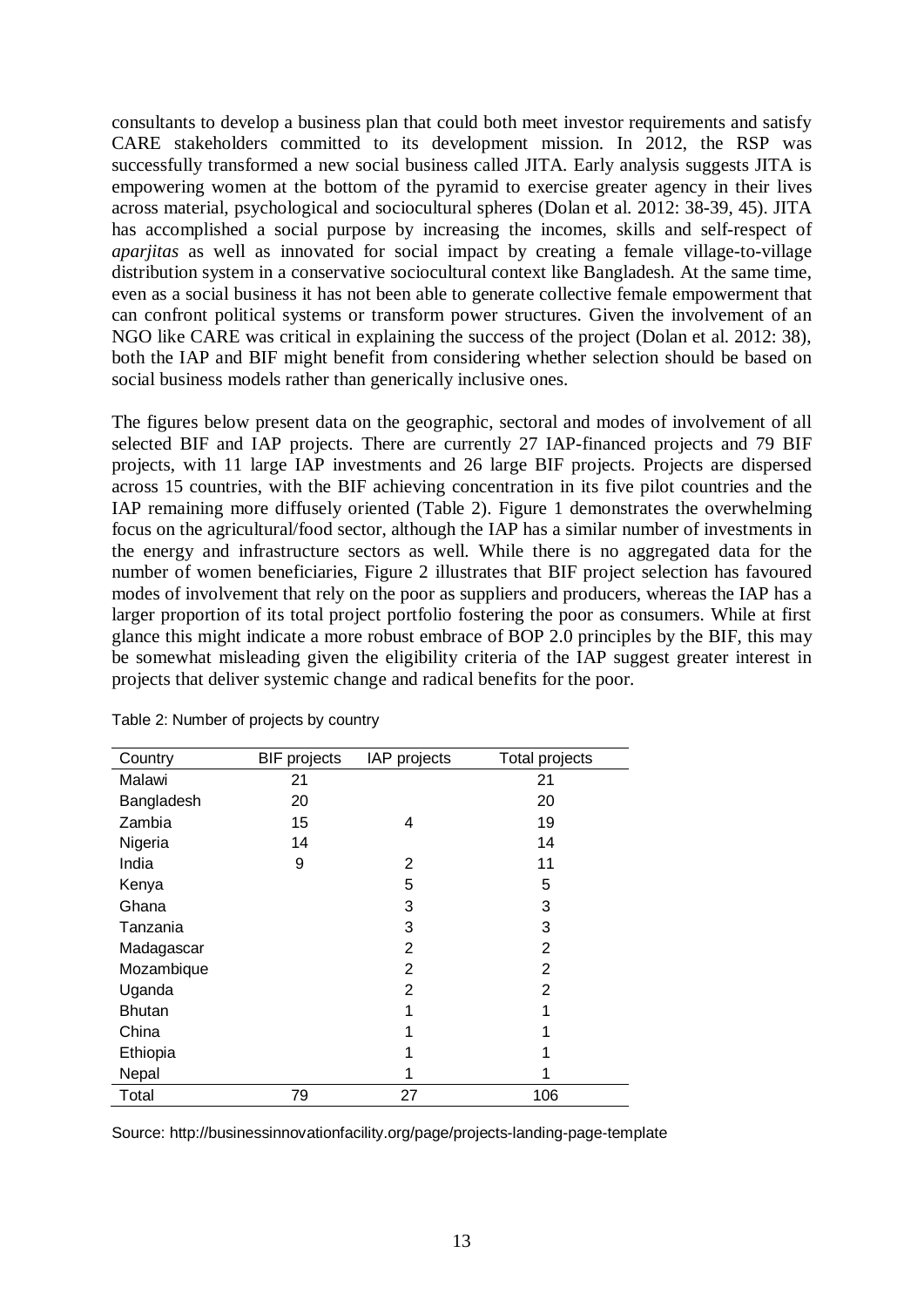Figure 1: Number of projects by sector



Note: Of the 106 projects in total, 7 were classified as belonging to more than one sector, so the data total for Figure 1 is 113.

Source: http://businessinnovationfacility.org/page/projects-landing-page-template



Figure 2: Modes of involvement of low-income people (number of projects)

Note: 17 projects did not fall into any of the categories identified in Figure 2. 11 projects fell into two categories, so the data total for Figure 2 is 100.

Source: http://businessinnovationfacility.org/page/projects-landing-page-template

### **6.2 Performance assessment**

Given the majority of BIF and IAP supported projects are still operational, it is still too early to assess in any robust fashion the overall performance of either portfolio. This section,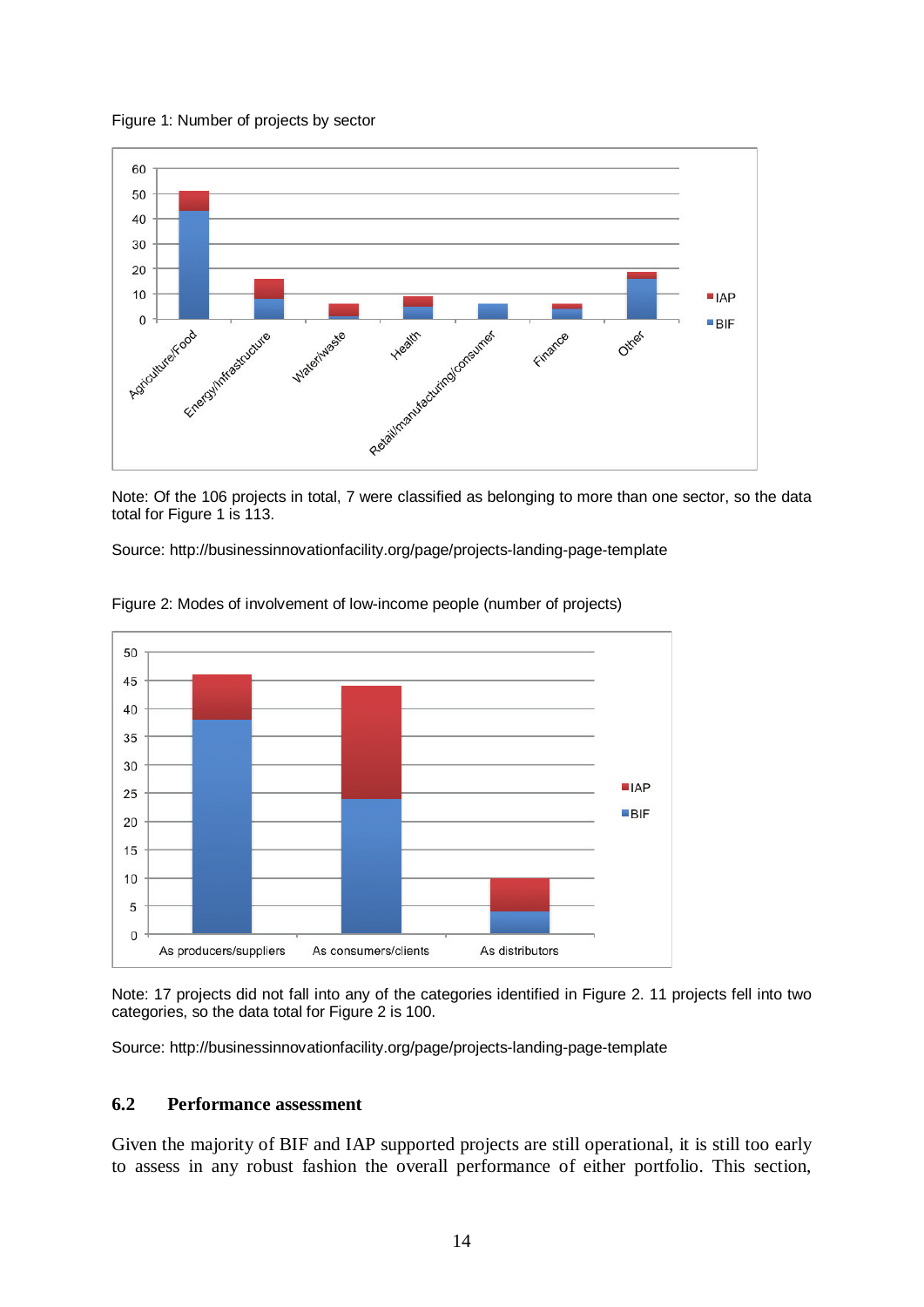therefore, concentrates on the degree to which a gender and development focus is apparently mainstreamed within project performance assessment systems, both within M&E frameworks and impact assessments, as this can give some early indication of the kinds of gender impacts and effects that are expected. There is very little publicly available documentation detailing the specific metrics chosen for M&E purposes in these projects and the nature of impacts expected and/or achieved. Figure 3a and 3b below outline the key stages in performance assessment for both the BIF and the IAP.

Figure 3: Performance assessment process in BIF and IAP challenge funds



Source: Author's illustration.

Once BIF projects are selected, the process begins to choose baseline M&E indicators on both commercial and development dimensions. While there are a few universal indicators that apply across all BIF investments including direct output measures like profit and the number of beneficiaries reached (segmented by gender), project-specific indicators are also chosen to monitor development results (Ashley and Schramm 2012). These indicators are largely quantitative output measures, not a surprise given the BIF's focus on large-scale development impacts where quantitative scope is highly prized. Aggregated estimates of BIF impact suggest that the current project portfolio reaches 1.9 million poor people, although admittedly one project accounted for 95 per cent of this direct impact. No gender-related figures are cited in the Year 2 BIF portfolio analysis. A least one BIF Country Manager admits the BIF remains primarily interested in impact in terms of 'how many' and 'how much' rather than on rights-based approaches, livelihood option issues, and empowerment, suggesting that any progress on gender and development are likely to be largely instrumental rather than structural. Impact is measured 'in simple terms […] by the 'number of lowincome people who benefit' (Business Innovation Facility 2012). Nevertheless, this sits uncomfortably with the fact that the BIF itself acknowledges qualitative systemic change is important to track (Business Innovation Facility 2012). It remains unclear to what degree qualitative information and anecdotal evidence of systemic impacts in BIF projects will be presented in Progress Reports at the completion of BIF funding cycle, in Update Reports completed 12 months after Progress Reports, and in the final BIF evaluation. None of these reports are, as of yet, publicly available.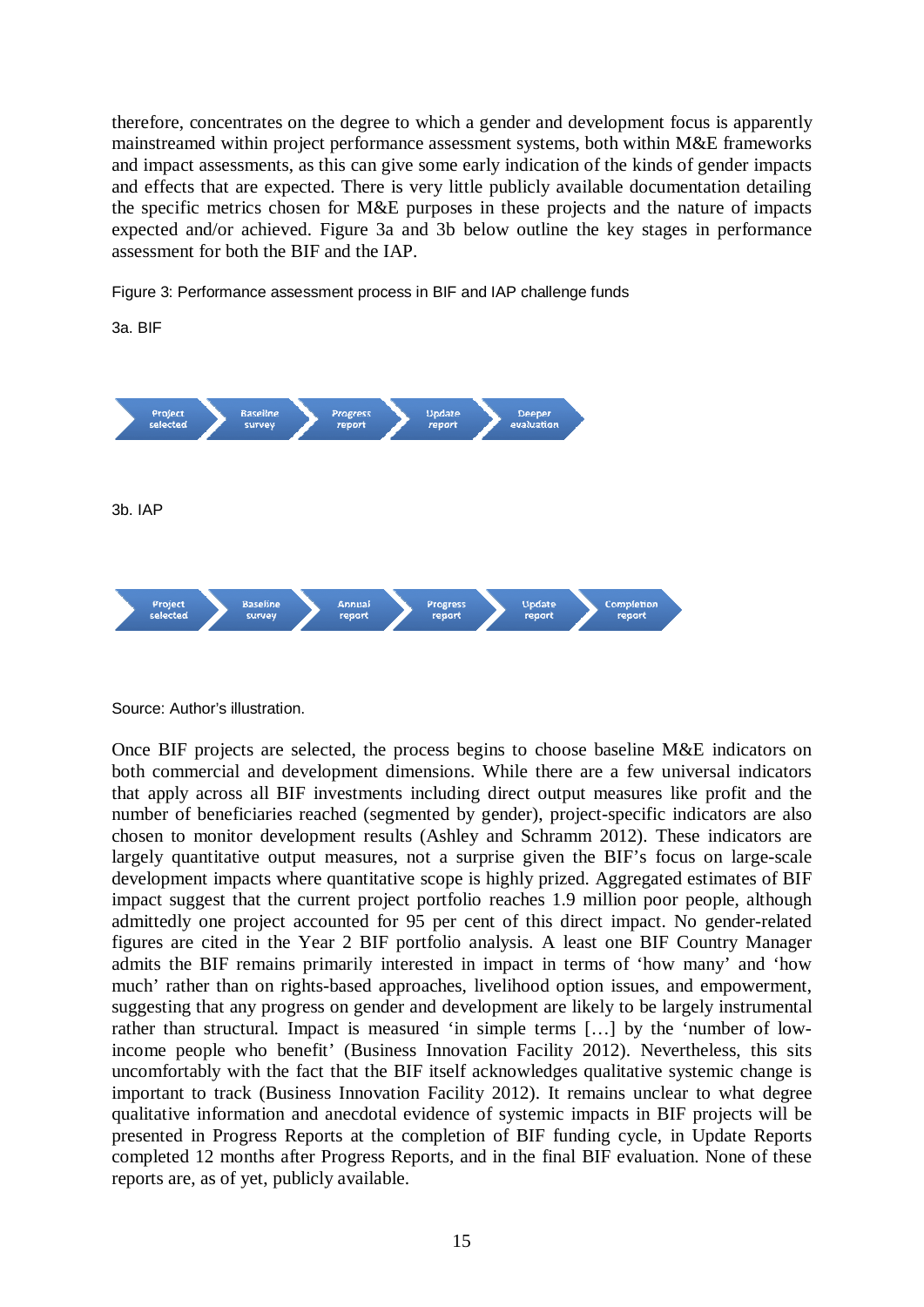Interestingly, the responsibility for data collection falls on BIF-supported companies. And whether due to lack of experience or lack of interest, companies have not always been willing partners in M&E processes.

Reliance on company reporting has its limits, and generally will deliver less than donors would expect, particularly about BOP impacts. Most inclusive business projects report numbers of BOP people reached, but even that can be hard, while quantifying how much they gain is rare. Thus, either a programme's expectations have to be less ambitious or the approach has to be supplemented with additional M&E beyond the direct reporting by companies (Ashley and Schramm 2012).

The BIF has tended to supplement baseline data collection with informal sources of information collected from Country Managers and consultants familiar with projects. The BIF gives a large leash to the companies they fund, indicating M&E 'can be a burden for companies, diverting from business focus' (Ashley and Schramm 2012). Nevertheless, this lack of corporate buy-in potentially compromises the M&E framework and the ability to capture development effects, including gender-based ones. It would be far better if agreedupon indicators were monitored meticulously to track development progress of the corporate venture. Limited support from companies for development M&E also raises questions about the motivation of BIF-sponsored business if they must be convinced of the merits of assessing development performance. Interestingly, the BIF justifies such corporate ambivalence on the grounds that their companies are at 'fairly early stages of their inclusive business development so many only have an idea of how they would like to do things'. This is suggestive, however, that the inclusive businesses that are being selected for investment may not offer significant prospects for achieving development returns.

The IAP's performance assessment cycle broadly parallels the BIF's, with the exception that an Annual Report is required for projects lasting longer than 12 months and semi-annual Progress Reports are produced for grants with multiple disbursements (Figure 3b). A Completion Report must also be submitted after finalization of IAP grant activities that identifies project developments, reasons for successes or problem and trends going forward. In 2013, all IAP projects will need to provide Update Reports for the purposes of evaluating outcomes and achievements of the IAP supported activity. Neither the IAP nor the BIF suggest that inputs from intended beneficiaries will be solicited in the performance assessment stage. The IAP selects small projects on the basis of an application where there is a requirement to consider development impacts and potential M&E indicators (Table 3).15 Nevertheless, there are no specific questions about gender issues, even though gender features prominently in IAP's Guide for Applicants. Still, IAP companies must demonstrate a commitment to monitor development effects and impacts prior to their selection. Within the IAP, it is an expectation that companies receiving funding will both intimately know and be able to qualitatively and quantitatively articulate the causal chains between their expected development outputs, outcomes and impacts through the performance assessment cycle, as well as identify any potential negative consequences. This makes the choice of baseline indicators easier and also ensures company buy-in for the performance assessment process.

<sup>15</sup> Interestingly, the IAP application for large grants has fewer questions focused on development additionality.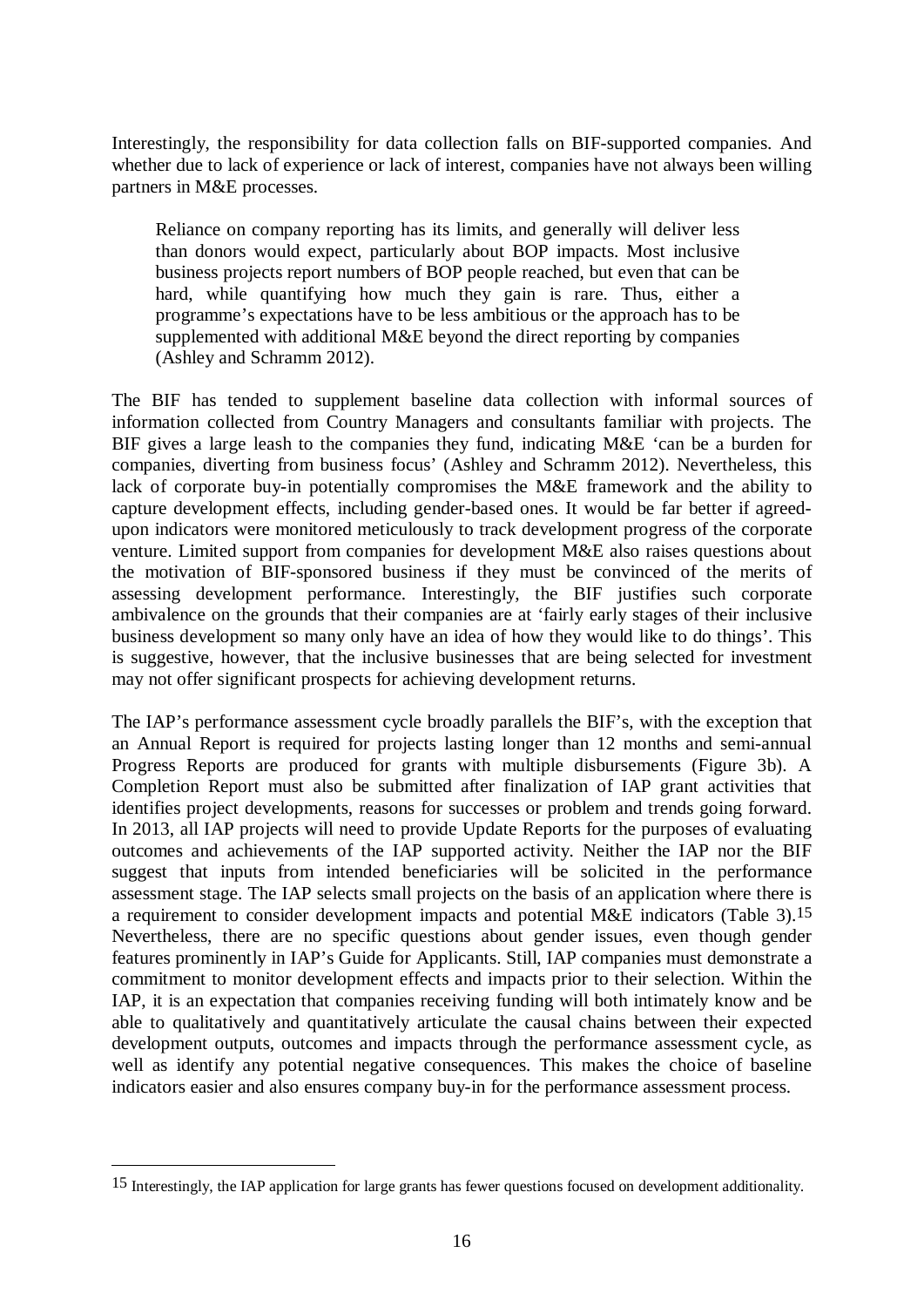Table 3: IAP small grant application form

| Questions about development effects |                                                                                                                                                                                                               |  |  |  |
|-------------------------------------|---------------------------------------------------------------------------------------------------------------------------------------------------------------------------------------------------------------|--|--|--|
|                                     | 1. Please explain how development of this business idea will benefit low-<br>income people.                                                                                                                   |  |  |  |
|                                     | 2. If your project benefits low-income producers, distributors and/or<br>employees, please explain and estimate their benefits (for example<br>income).                                                       |  |  |  |
|                                     | 3. If your project benefits low income people as consumers, explain how their<br>quality of life will be affected.                                                                                            |  |  |  |
|                                     | 4. Who are the likely winners and losers of this project from an ethical and<br>social perspective? For instance, is there likelihood that the project will<br>create tension between different local groups? |  |  |  |
|                                     | 5. Provide these specific details (where available):                                                                                                                                                          |  |  |  |
|                                     | Number of low income earning people currently benefitting<br>$\bullet$<br>Estimated number in 3 and 5 years<br>$\bullet$                                                                                      |  |  |  |
|                                     | Who are likely losers from a development point of view and are<br>$\bullet$<br>they low income?                                                                                                               |  |  |  |

Source: See http://www.sida.se/English/Partners/Private-sector/Collaborationopportunities/Challenge-Funds/Innovations-against-poverty/How-to-apply/

For example, the IAP-funded RubyCup project has the aim of selling medical grade silicon menstrual cups to slum women in Kenya to replace their use of disposable tampons and sanitary napkins. While this is consumption-focused business, RubyCup encourages the use of a recyclable and cost effective menstrual hygiene product. Although disposable income is enhanced and environmental waste is reduced through the use of the menstrual cup, perhaps RubyCup's more significant impact is in terms of enhanced female dignity, mobility and empowerment. RubyCup improves menstrual hygiene by reducing susceptibility to yeast infections generated by slum women's use of dirty rags and cloths during menstruation. RubyCup also reduces female reliance on their menfolk for pocket money that will be used to purchase more expensive menstrual hygiene products, monies that are often achieved by trading sexual favours for additional cash. RubyCup has proven effective in improving school attendance by girls whose lack of access to sanitary products made them embarrassed and reluctant to attend. Overall, the project is a good example of one tackling gender equality and female empowerment at multiple levels and its public website proudly demonstrates this impact with heartfelt letters of thanks from product beneficiaries.16

#### **6.3 Discussion**

The author would be hard-pressed to claim this research offers a robust assessment of gender outcomes and impacts achieved through the BIF and IAP given projects are still ongoing . Rather, it would be better to suggest this research represents an exploratory exercise that seeks to understand if, and how, a key donor social development policy like gender is integrated within the Challenge Fund modality, using the BIF and IAP as examples.

In general, it appears that both CFs pay some attention to gender issues, albeit not to any significant degree. Table 4 summarizes the findings of the previous section, comparing the

<sup>16</sup> See www.ruby-cup.com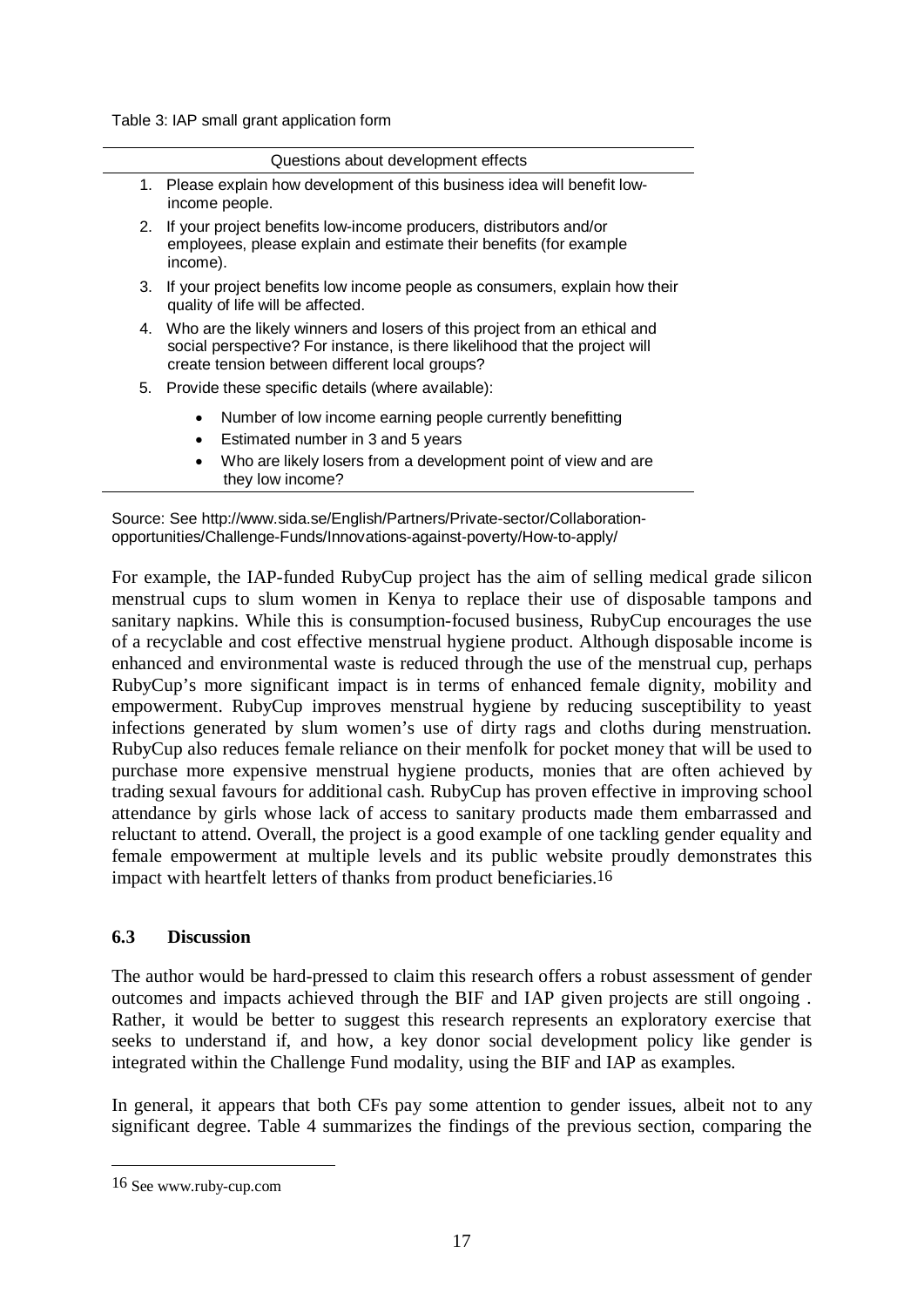integration of gender concerns within the selection criteria and performance assessment systems of the BIF and IAP. Although gender objectives do feature in project selection, they are more prevalent in their instrumental economic formats in the BIF than in the IAP. This gap is accentuated by the fact that the IAP chooses projects on the basis of a transparent selection process, where applicants must clearly articulate their eligibility based on their contributions to development, including gender-related aspects, and with some attention paid to higher-level systemic effects. Nevertheless, neither CF concentrates on the socio-political transformations required to generate robust female economic empowerment through their investments. The IAP application does, however, draw distinctions between different kinds of inclusive businesses, including social businesses, which suggest a potential positive selection bias in favour of the latter. The BIF, meanwhile, selects projects facing clear operational constraints whether or not they have higher prospects for achieving development success. In terms of performance assessment, neither initiative has a particularly strong orientation towards gender. The BIF uses a universal indicator for M&E that includes the number of female beneficiaries, although this indicator is not always monitored due to limited corporate support. Assessments of development additionality in a general sense are more robust in the IAP as they take into account quantitative, qualitative and causal mechanisms for development outcomes. Requiring applicants to supply details on development outputs, outcomes and impacts ensures greater corporate buy-in for the performance assessment process as a whole, suggesting it may be easier to mainstream gender issues moving forward in the IAP as compared to the BIF. There is also greater consideration of potential negative effects of the IAP-funded business, although neither CF appears to invite the participation of intended beneficiaries in making any of these assessments. Given Sida policies offer a more holistic approach to tackling the gender and development challenge by considering both the immediate symptoms and structural causes of gender inequality, it is not wholly surprising that the IAP has made more effort to mainstream gender into project selection and performance assessment. Nevertheless, neither initiative should promote high levels of confidence in the CF modality as a vehicle for advancing a robust agenda for women's economic empowerment that considers both proximate and structural causes of gender inequality. In cases where this does happen, this is more often the result of both company founder's commitments and fortuitous circumstances rather due to a strategic policy directive.

To make the CF modality a better vehicle for tackling gender challenges in development, a number of potential modifications could, however, take place. Donors could pay greater heed to the manner in which their gender policies are embedded within their markets for poverty strategies (Lindahl 2005: 56-57; Jones 2012). They need to reassert their commitments to gender horizontally across all areas of programming, including private sector development. Donors could specify what their gender objectives are in collaboration with the poor they serve. They could ask themselves what is the root cause of the gender and development problem they seek to solve and carefully consider how business may help address this cause. Donors cannot forget that the most effective interventions for gender do not only deliver instrumental economic outputs in terms of higher incomes for more women but also change social and political dynamics in ways that enable whole communities of men and women to share in the fruits of innovation and success (Edwards 2009: 247). Without donor clarity of vision and expressed beneficiary demand, CFs risk becoming supply-side initiatives driven mainly by business interests. This will perpetuate concerns that taxpayer funds are subsidizing private companies via aid budgets (Billing et al. 2012: 42). With appropriate steers, incentives and training from donors however, business can become a real agent of gender and development that takes responsibility for addressing the structural inequalities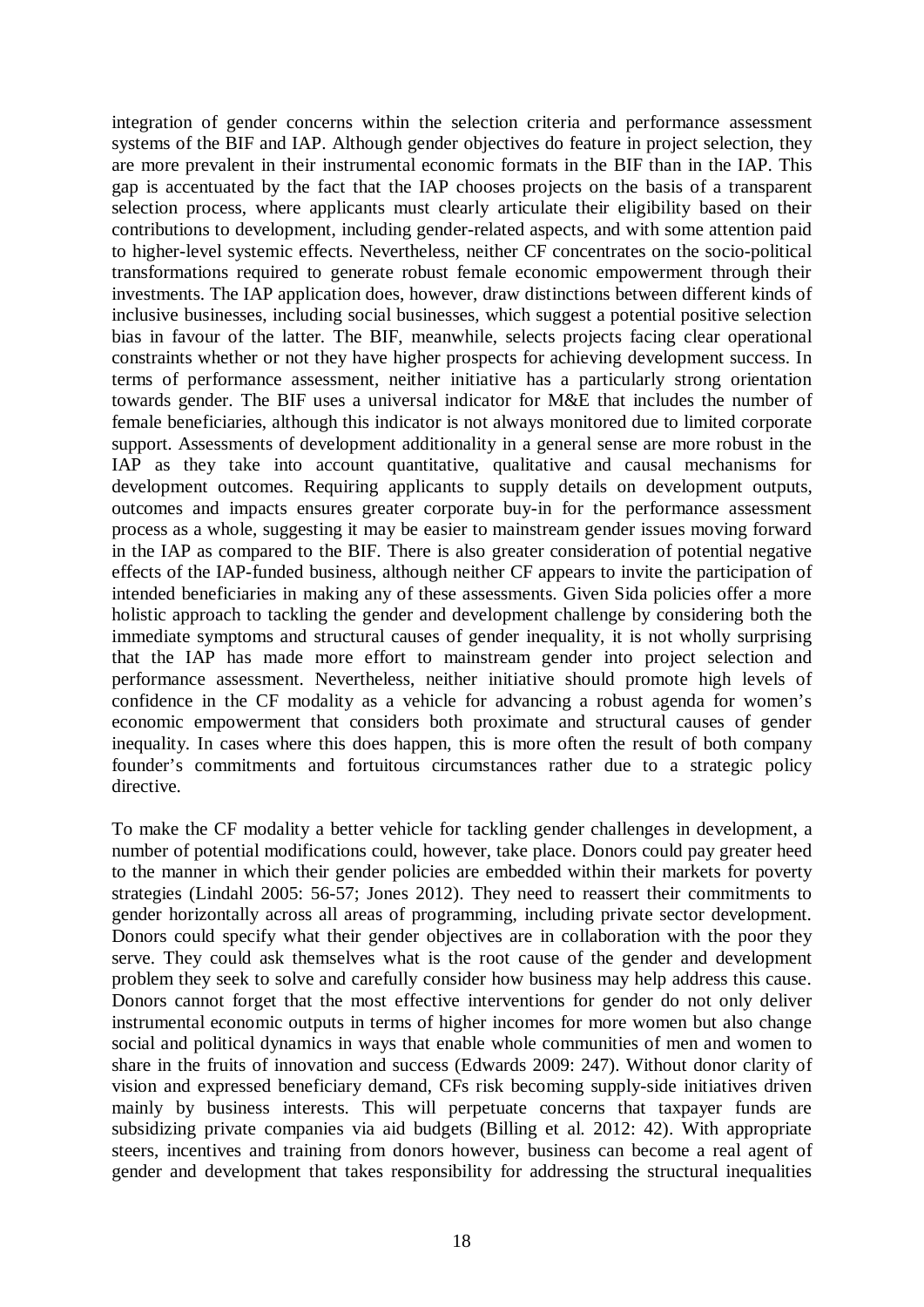that disenfranchise women. This is certainly more likely if the business is socially inclined rather than disproportionately motivated by profit-maximization concerns. The muddle between what constitutes an inclusive business can ultimately delay opportunities to cultivate enterprises that can create real value as development agents.

|                           | <b>BIF</b>                                                                                                                                                                                                                                                                                                                   | <b>IAP</b>                                                                                                                                                                                                                                                                                                                           |
|---------------------------|------------------------------------------------------------------------------------------------------------------------------------------------------------------------------------------------------------------------------------------------------------------------------------------------------------------------------|--------------------------------------------------------------------------------------------------------------------------------------------------------------------------------------------------------------------------------------------------------------------------------------------------------------------------------------|
| Selection criteria        | Highly limited gender<br>$\bullet$<br>focus, mainly output-<br>based<br>No transparent selection<br>process<br>No clear eligibility criteria<br>No distinction between<br>$\bullet$<br>inclusive and social<br>business<br>Projects must address a<br>$\bullet$<br>specific operational<br>constraint facing the<br>business | Specific gender<br>$\bullet$<br>objectives, output and<br>outcome based with some<br>focus on higher-order<br>systemic effects<br><b>Transparent selection</b><br>process<br>Clear eligibility criteria<br>٠<br>Some distinction made<br>$\bullet$<br>between inclusive and<br>social business                                       |
| Performance<br>assessment | No required gender focus<br>Development additionality<br>$\bullet$<br>assessed on the basis of<br>quantitative indicators<br>mainly<br>Limited support by<br>$\bullet$<br>companies for M&E<br>No identified input from<br>٠<br>intended beneficiaries                                                                       | No required gender focus<br>٠<br>Development additionality<br>٠<br>assessed on the basis of<br>quantitative, qualitative<br>and casual mechanisms<br>Pre-existing buy-in for<br>$\bullet$<br>M&E by companies<br>No identified input from<br>٠<br>intended beneficiaries<br>Consideration of<br>$\bullet$<br>losers/negative effects |

Table 4: Comparing the integration of gender within BIF and IAP modalities

Source: Author's table.

#### **7 Some final words on donor-corporate engagements in development**

Challenge Funds are an innovative aid modality that leverage donor money to stimulate the growth of businesses that are meant to serve as development agents. And they look poised to increase in popularity as a vehicle for delivering foreign aid (Billing et al. 2012: 26). But do donors really get the best value for money by using them? Are CFs achieving development objectives in the long-term interests of the poor or are they creating alternative objectives driven by corporate interests? Are CFs better as modalities for achieving instrumental benefits that satisfy basic-needs on a large scale or can they address the more intractable development challenges of our times? While the future of foreign aid may lie in publicprivate partnerships, questions remain about how to structure these relationships so they create genuine and sustainable development value (Edwards 2009: 238). This paper has sought to explore these debates by examining the ways the CF modality integrates gender and development objectives and considering modifications by which it might do this to better effect.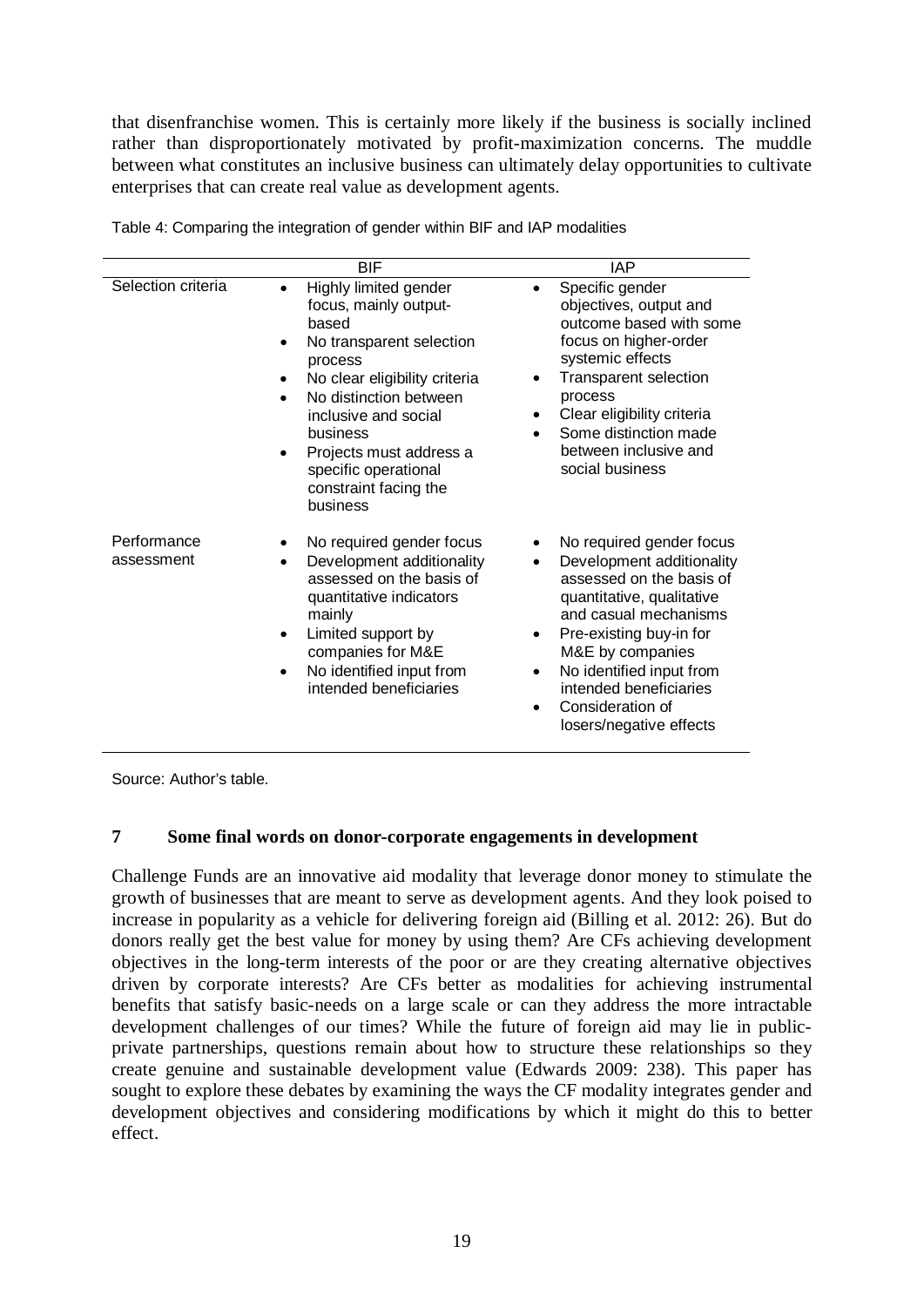It is worth always remembering that aid donors will have a comparative advantage in development knowledge and its practical application. We should thus avoid blanket assumptions about the private sector's superior ability to tackle the more challenging development problems of our time. It is reasonable, however, to assume donors lack the skills, staff profiles and experience to hunt for commercial impact in the private sector (White 2012). Given this, it seems unusual that donors are actively trying to support businesses to be commercially viable and are employing corporate consultants to do this on their behalf. Donors need to be clear they are engaging with businesses to help them achieve superior development outcomes first and foremost. Donors should contract relevant commercial expertise only where it is clear there are returns to be had by investing taxpayer money into budding corporate ventures. Donors should not feel beholden to business interests because real social businesses are likely to both need and appreciate donor assistance to sponsor and service the development dimensions of their endeavours. The growth of private sector actors in development can only ever be complementary to foreign aid rather than its perfect substitute.

#### **References**

Al Rashid, S. (2012). 'The "Avon" Ladies of Bangladesh'. *Skoll World Forum*.

- Alvord, S., L.D. Brown, and C. Letts (2004). 'Social Entrepreneurship and Societal Transformation'. *The Journal of Applied Behavioural Science*, 40(3): 260-82.
- Arora, S. and H. Romjin (2009). 'Innovation for the Base of the Pyramid: Critical Perspectives from Development Studies on Heterogeneity and Participation'. *United Nations Working Paper Series*. Maastricht: United Nations.
- Ashley, C. and C. Schramm (2012). 'Tracking Results'. In Business Innovation Facility (ed.), *Spotlight on Inclusive Business*. London.
- Billing, A., M. Forslind, and K. Metell Cueva (2012). 'Swedish Development Cooperation and the Private Sector: The Role of Business in Poverty Alleviation and the Role of Donors in Promoting Private Sector Contributions to Development'. In University of Gothenburg School of Global Studies (ed.), *Perspectives* No. 22. Gothenburg.
- Blowfield, M. and C. Dolan (forthcoming). 'Business as Development Agent: Evidence of Possibility and Improbability'.
- Brinkerhoff, D.W. and J.M. Brinkerhoff (2011). 'Public-Private Partnerships: Perspectives on Purposes, Publicness, and Good Governance'. *Public Administration and Development*, 31: 2-14.
- Brugman, J. and C.K. Prahalad (2007). 'Cocreating Business's New Social Compact'. *Harvard Business Review*, 85(2): 80-90.
- Business Innovation Facility (2010a). 'How the Business Innovation Facility Supports Companies'. *Business Innovation Facility Briefing Note*. London.
- Business Innovation Facility (2010b). 'Terms of Reference'.
- Business Innovation Facility (2012). 'Review of the Business Innovation Facility Project Portfolio: Year 2 of the Three Year Pilot'. In Business Innovation Facility (ed.), *Portfolio Snapshot*. London.
- Byron, G. and C. Örnemark (2010). 'Gender Equality in Swedish Development Cooperation, Final Report': Stockholm: Sida.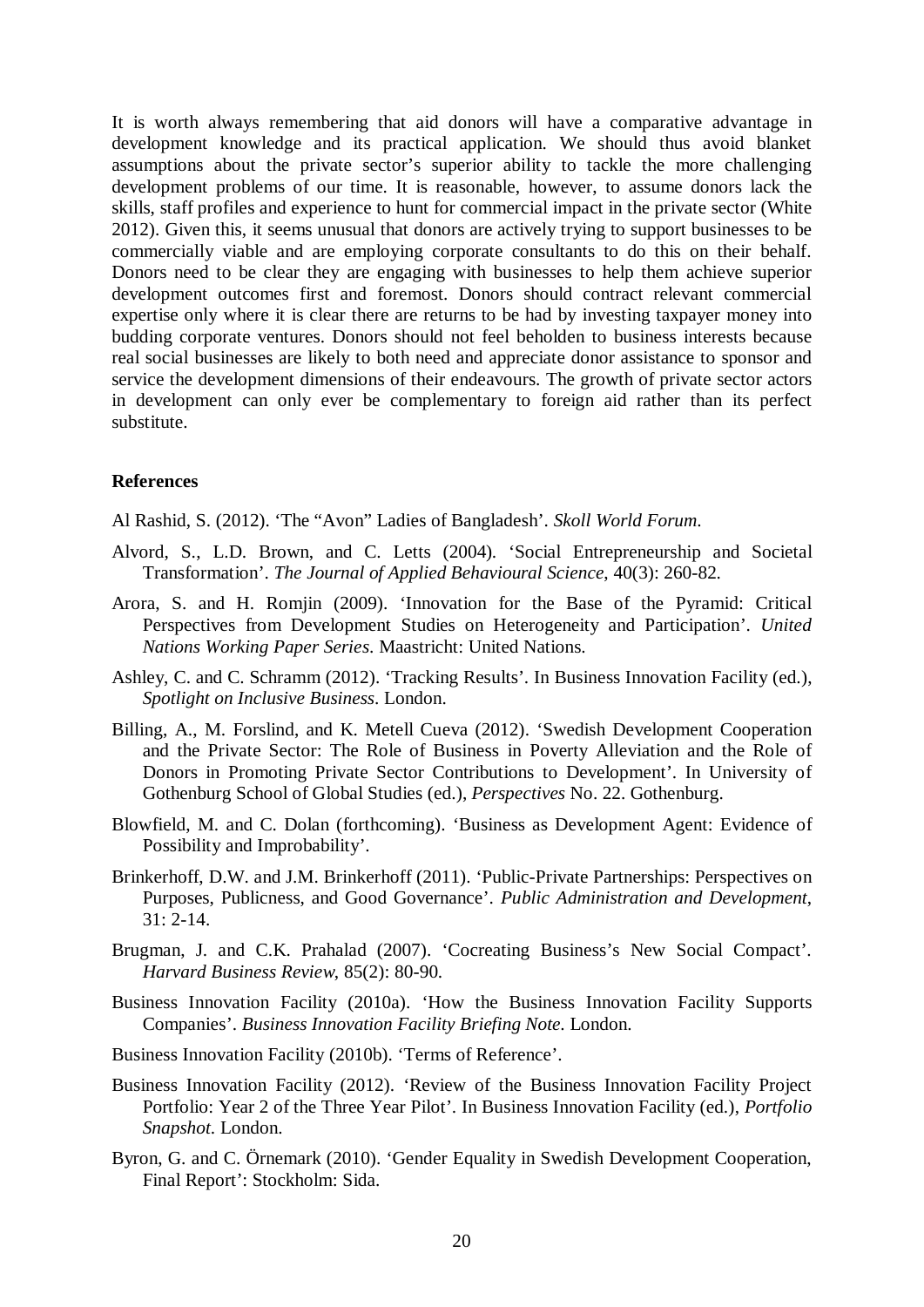- Chou, C. and R. Ritchie (2012). 'Striking a Balance Between Profits and Impact: How Scenario Modeling can be used to Create a Successful Inclusive Business Plan'. *Inside Inclusive Business*. Business Innovation Facility.
- Cooney, K. and T.R.W. Shanks (2010). 'Old Approaches to Old Problems: Market Based Strategies for Poverty Alleviation'. *Social Science Review*, 84(1): 29-55.
- COWI Evaluation Team (2006). 'Evaluation of DfID's Policy and Practice in Support of Gender Equality and Women's Empowerment'. London: DfID.
- DfID (2009). 'Guidance Note on Gender Mainstreaming and Social Exclusion in Research'. London: DfID.
- DfID (2010). 'Business Innovation Facility'. London: DfID.
- DfID (2011). 'A New Strategic Vision for Girls and Women: Stopping Poverty Before it Starts'. London: DfID.
- Dolan, C., M. Johnstone-Louis, and L. Scott (2012). 'Shampoo, Saris and SIM Cards: Seeking Entrepreneurial Futures at the Bottom of the Pyramid'. *Gender and Development*, 20(1): 33-47.
- Edwards, M. (2008). *Just Another Emperor? The Myths and Realities of Philanthrocapitalism* London: Demos and The Young Foundation.
- Edwards, M. (2009). 'Why 'Philanthrocapitalism' is not the Answer: Private Initiatives and International Development'. In M. Kremer, P. van Lieshout, and R. Went (eds), *Doing Good or Doing Better: Development Policies in a Globalizing World*. Amsterdam: Amsterdam University Press.
- Facility, B.I. (2012). 'Tracking Results of Inclusive Business: Monitoring and Evaluation (M&E) within BIF'.
- Gender and Development Network (2011). 'Submission to the All-Party Parliamentary Inquiry on Gender, Debt, Aid and Trade'. London.
- Gulrajani, N. (2011). 'Transcending the Great Foreign Aid Debate: Managerialism, Radicalism and the Search for Aid Effectiveness'. *Third World Quarterly*, 32(2): 199- 216.
- Harewell International Limited (2001). 'Challenge Fund Management'. Webpage http://www.harewelle.org/international-development-aid.php?Aid-Architecture
- Jones, L. (2012). 'How can the Making Markets Work for the Poor Framework Work for Poor Women and for Poor Men?'. *Discussion Paper for an M4P WEE Framework*. Durham, Springfield Centre for Business in Development.
- Kapur, D. and D. Whittle (2010). 'Can the Privatization of Foreign Aid Enhance Accountability?'. *International Law and Politics*, 42: 1143-80.
- Karamchandani, A., M. Kubzansky, and P. Frandano (2009). 'Emerging Markets, Emerging Models: Market-based Solutions to the Challenges of Global Poverty'.
- Karnani, A. (2006). 'Misfortune at the Bottom of the Pyramid'. *Greener Management International*, 51: 99-110.
- Karnani, A. (2009). 'Romanticising the Poor Harms the Poor'. *Journal of International Development*, 21: 76-86.